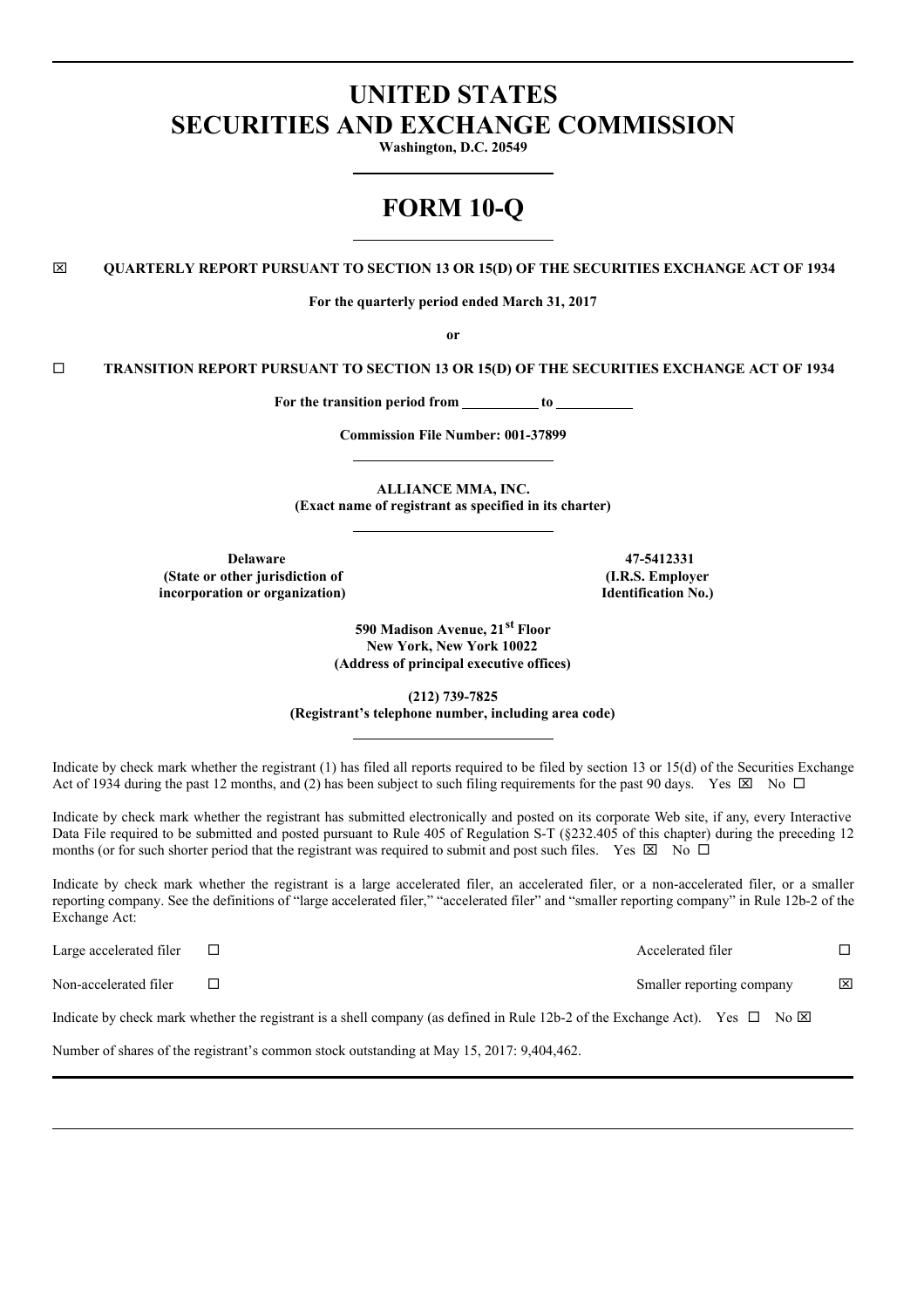# **Alliance MMA Form 10-Q**

# **TABLE OF CONTENTS**

|          |                                                                                                                              | Page           |
|----------|------------------------------------------------------------------------------------------------------------------------------|----------------|
|          | <b>PART I - FINANCIAL INFORMATION</b>                                                                                        | $\overline{4}$ |
| Item 1.  | <b>Financial Statements</b>                                                                                                  | $\overline{4}$ |
|          | Condensed Consolidated Balance Sheets as of March 31, 2017 and December 31, 2016 (unaudited)                                 | $\overline{4}$ |
|          | Condensed Consolidated Statements of Operations for the three months ended March 31, 2017 and 2016<br>(unaudited)            | 5              |
|          | Condensed Consolidated Statement of Changes in Stockholders' Equity for the three months ended March 31,<br>2017 (unaudited) | 6              |
|          | Condensed Consolidated Statements of Cash Flows for the three months ended March 31, 2017 and 2016<br>(unaudited)            | $\overline{7}$ |
|          | <b>Notes to Condensed Consolidated Financial Statements</b>                                                                  | 8              |
| Item 2.  | Management's Discussion and Analysis of Financial Condition and Results of Operations                                        | 18             |
| Item 3.  | Quantitative and Qualitative Disclosures About Market Risk                                                                   | 21             |
| Item 4.  | <b>Controls and Procedures</b>                                                                                               | 21             |
|          | <b>PART II - OTHER INFORMATION</b>                                                                                           | 22             |
| Item 1.  | <b>Legal Proceedings</b>                                                                                                     | 22             |
| Item 1A. | <b>Risk Factors</b>                                                                                                          | 22             |
| Item 2.  | Unregistered Sales of Equity Securities and Use of Proceeds                                                                  |                |
| Item 5.  | Other Information                                                                                                            |                |
| Item 6.  | <b>Exhibits</b>                                                                                                              | 23             |
|          | <b>Signatures</b>                                                                                                            | 24             |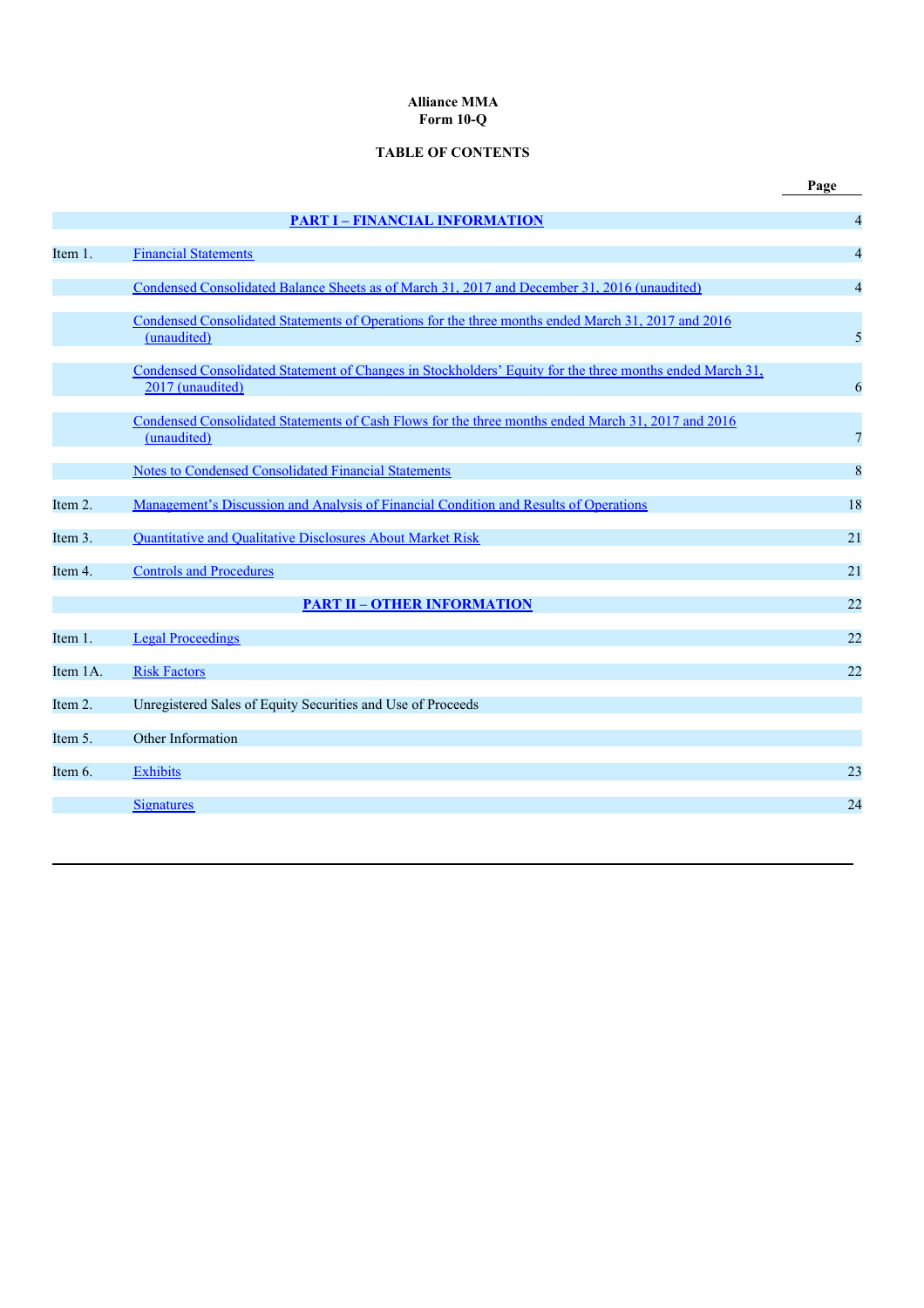#### **Cautionary Statement Regarding Forward-Looking Statements**

This Quarterly Report on Form 10-Q and other written and oral statements made from time to time by us or on our behalf may contain "forward-looking statements" within the meaning of the Private Securities Litigation Reform Act of 1995. These statements relate to anticipated future events, future results of operations or future financial performance. In some cases, you can identify forward-looking statements by terminology such as, "may," "might," "will," "should," "intends," "expects," "plans," "goals," "projects," "anticipates," "believes," "estimates," "predicts," "potential," or "continue" and similar expressions or variations of such words that are intended to identify forward-looking statements, but are not the exclusive means of identifying forward-looking statements in this Quarterly Report. The identification of certain statements as "forward-looking" is not intended to mean that other statements not specifically identified are not forward-looking. All statements other than statements about historical facts are statements that could be deemed forward-looking *statements, including, but not limited to, statements that relate to:*

- · *Our ability to manage our growth;*
- Our ability to effectively manage the businesses of the regional MMA promotions and related businesses we acquired, to create synergies among the businesses, and to leverage these synergies to achieve our business objective of creating a developmental *league for the MMA industry;*
- Our ability to compete with other regional MMA promotions for top ranked professional MMA fighters and for television and other *content distribution arrangements;*
- · *Sustained growth in the popularity of MMA among fans;*
- · *Our ability to protect or enforce our intellectual property rights; and*
- · *Other statements made elsewhere in this quarterly report.*

Although forward-looking statements in this Quarterly Report reflect the good faith judgment of our management, such statements can only be based on facts and factors currently known by us. Consequently, forward-looking statements are inherently subject to risks, uncertainties, and changes in condition, significance, value and effect, including those discussed below under the heading "Risk Factors" within Part I, Item 1A of this Quarterly Report and other documents we file from time to time with the Securities and Exchange Commission, such as our annual reports on Form 10-K for the year ended December 31, 2016, our quarterly reports on Form 10-O and our current reports on Form 8-K. Such risks, uncertainties and changes in condition, significance, value and effect could cause our actual results to differ materially from those expressed herein and in ways not readily foreseeable. Readers are urged not to place undue reliance on these forward-looking statements, which speak only as of the date of this Quarterly Report and are based on information currently and reasonably known to us. We undertake no obligation to revise or update any forward-looking statements in order to reflect any event or circumstance that may arise after the date of this Quarterly Report. Readers are urged to review carefully and consider the various disclosures made in this Quarterly Report, which attempt to advise interested parties of the risks and factors that may affect our business, *financial condition, results of operations and prospects.*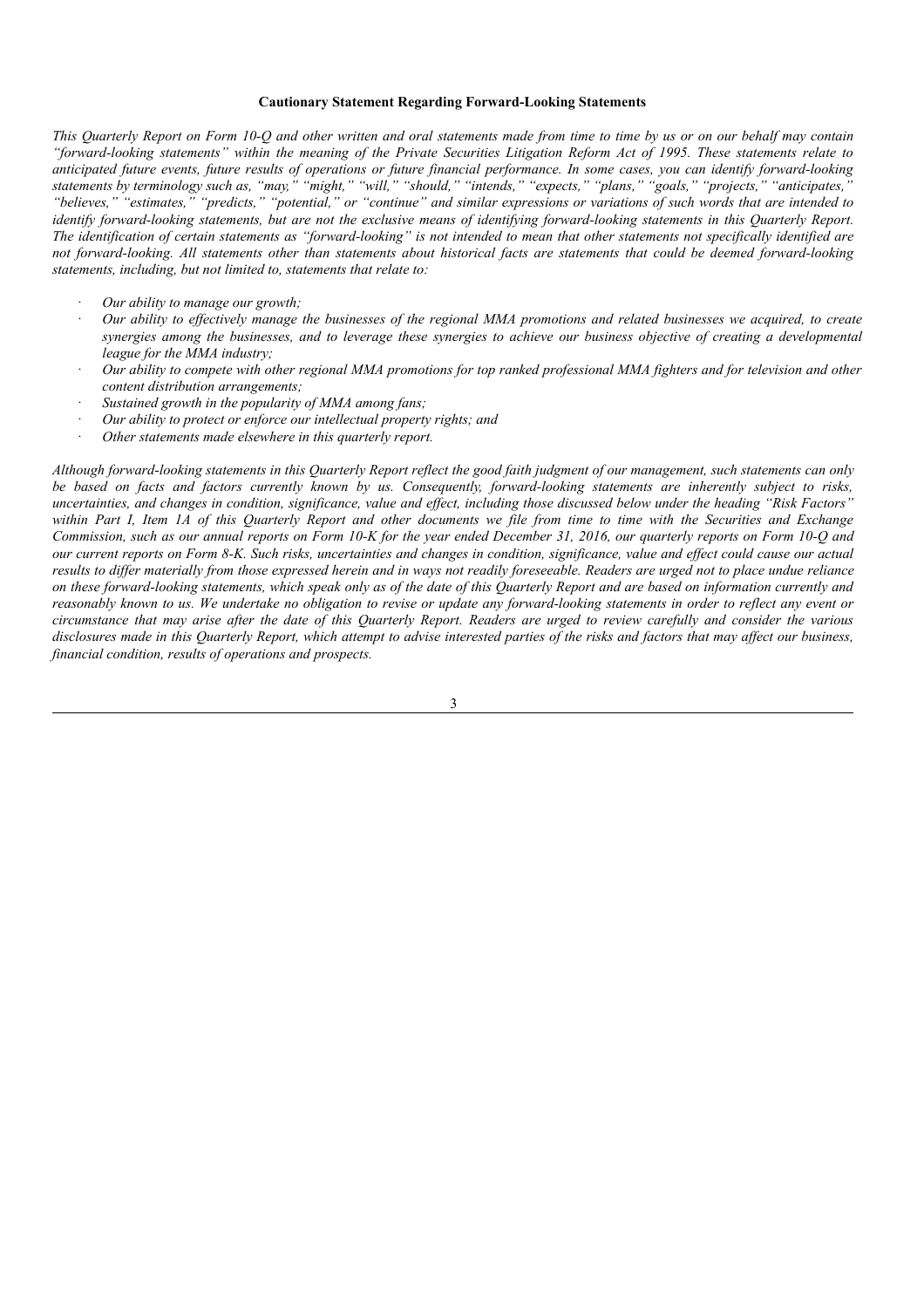# **PART I—FINANCIAL INFORMATION**

# **Item 1. Financial Statements**

# **Alliance MMA, Inc. Condensed Consolidated Balance Sheets (Unaudited)**

|                                                                                                                                             | March 31,<br>2017 |             |               | December 31,<br>2016 |  |
|---------------------------------------------------------------------------------------------------------------------------------------------|-------------------|-------------|---------------|----------------------|--|
| <b>ASSETS</b>                                                                                                                               |                   |             |               |                      |  |
| Current assets:                                                                                                                             |                   |             |               |                      |  |
| Cash                                                                                                                                        | $\mathsf{\$}$     | 2,897,199   | $\mathcal{S}$ | 4,678,473            |  |
| Accounts receivable, net of allowance for doubtful accounts of \$0 as of March 31, 2017 and<br>December 31, 2016                            |                   | 198,573     |               | 8,450                |  |
| Prepaid expenses                                                                                                                            |                   | 116,466     |               | 134,852              |  |
| Total current assets                                                                                                                        |                   | 3,212,238   |               | 4,821,775            |  |
|                                                                                                                                             |                   |             |               |                      |  |
| Property and equipment, net                                                                                                                 |                   | 157,543     |               | 122,312              |  |
| Intangible assets, net                                                                                                                      |                   | 6,862,288   |               | 5,780,213            |  |
| Goodwill                                                                                                                                    |                   | 3,755,179   |               | 3,271,815            |  |
| <b>TOTAL ASSETS</b>                                                                                                                         |                   | 13,987,248  | <sup>S</sup>  | 13,996,115           |  |
| <b>LIABILITIES AND STOCKHOLDERS' EQUITY</b>                                                                                                 |                   |             |               |                      |  |
| Current liabilities:                                                                                                                        |                   |             |               |                      |  |
| Accounts payable and accrued liabilities                                                                                                    | \$                | 709,283     | -S            | 284,361              |  |
| Total current liabilities                                                                                                                   |                   | 709,283     |               | 284,361              |  |
|                                                                                                                                             |                   |             |               |                      |  |
| <b>TOTAL LIABILITIES</b>                                                                                                                    |                   | 709,283     |               | 284,361              |  |
| Commitments and contingencies (Note 8)                                                                                                      |                   |             |               |                      |  |
| Stockholders' Equity:                                                                                                                       |                   |             |               |                      |  |
| Preferred Stock, \$.001 par value; 5,000,000 shares authorized at March 31, 2017 and December<br>31, 2016; no shares issued and outstanding |                   |             |               |                      |  |
| Common stock, \$.001 par value; 45,000,000 shares authorized at March 31, 2017 and December                                                 |                   |             |               |                      |  |
| 31, 2016; 9,404,462 and 9,022,308 shares issued and outstanding, respectively                                                               |                   | 9.404       |               | 9.022                |  |
| Additional paid-in capital                                                                                                                  |                   | 20,184,244  |               | 18,248,582           |  |
| Accumulated deficit                                                                                                                         |                   | (6,915,683) |               | (4,545,850)          |  |
| TOTAL STOCKHOLDERS' EQUITY                                                                                                                  |                   | 13,277,965  |               | 13,711,754           |  |
| TOTAL LIABILITIES AND STOCKHOLDERS' EQUITY                                                                                                  | \$                | 13,987,248  | \$            | 13,996,115           |  |

*The accompanying notes are an integral part of these unaudited condensed consolidated financial statements.*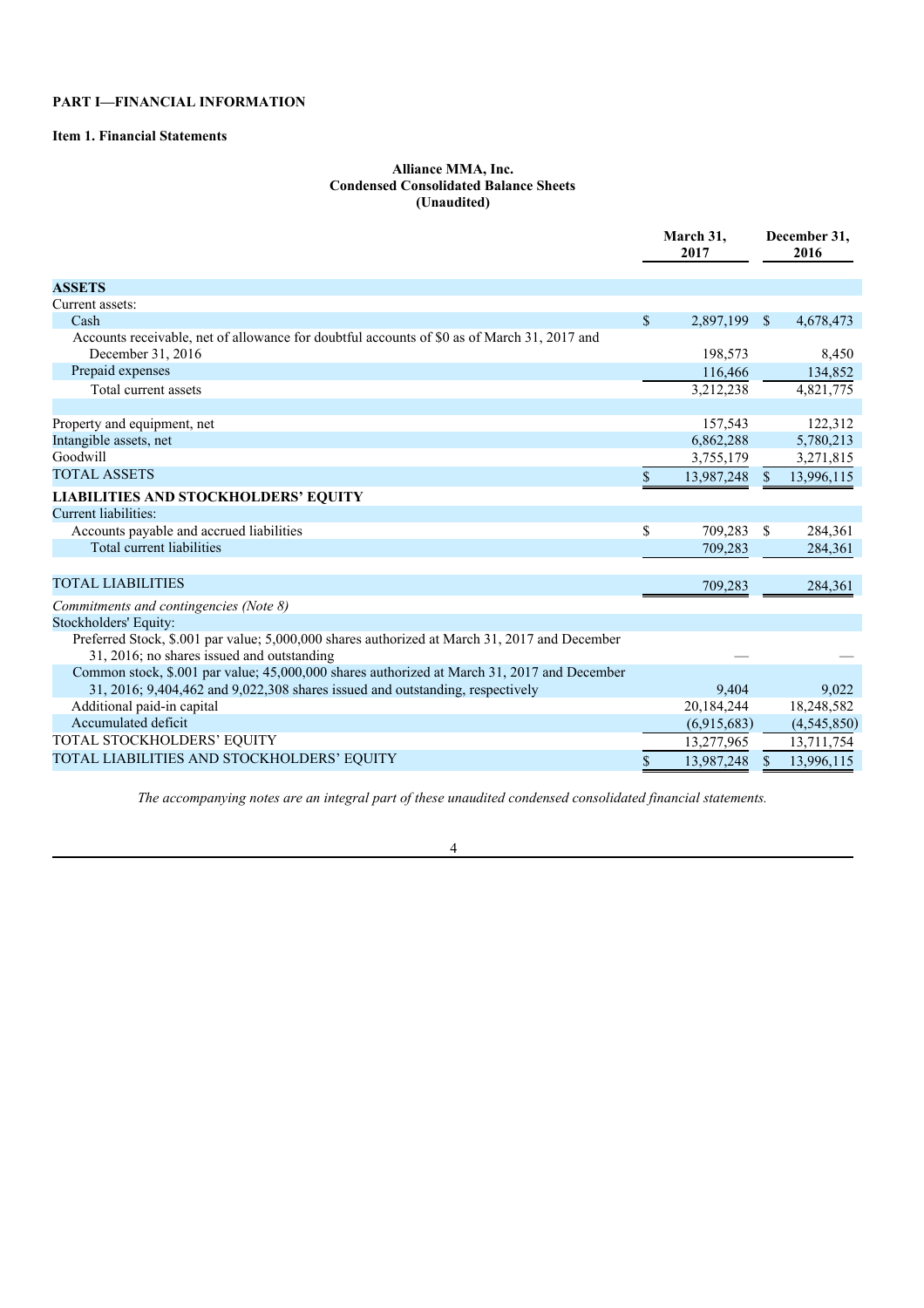# **Alliance MMA, Inc. Condensed Consolidated Statements of Operations** *(Unaudited)*

|                                                                               | <b>Three Months Ended</b><br>March 31, |             |     |            |
|-------------------------------------------------------------------------------|----------------------------------------|-------------|-----|------------|
|                                                                               |                                        | 2017        |     | 2016       |
| Revenue, net                                                                  |                                        | 754,830     | \$. |            |
| Cost of revenue                                                               |                                        | 470,572     |     |            |
| Gross profit                                                                  |                                        | 284,258     |     |            |
| Operating expenses:                                                           |                                        |             |     |            |
| General and administrative                                                    |                                        | 2,225,404   |     | 14,276     |
| Professional and consulting fees                                              |                                        | 428,288     |     | 102,411    |
| Total operating expenses                                                      |                                        | 2,653,692   |     | 116,687    |
| Loss from operations                                                          |                                        | (2,369,434) |     | (116,687)  |
| Other expense                                                                 |                                        | 399         |     |            |
| Loss before provision for income taxes                                        |                                        | (2,369,833) |     | (116, 687) |
| Provision for income taxes                                                    |                                        |             |     |            |
| Net loss                                                                      |                                        | (2,369,833) |     | (116, 687) |
| Net loss per share, basic and diluted                                         |                                        | (0.25)      |     | (0.02)     |
| Weighted average shares used to compute net loss per share, basic and diluted |                                        | 9,344,226   |     | 5,289,136  |

*The accompanying notes are an integral part of these unaudited condensed consolidated financial statements.*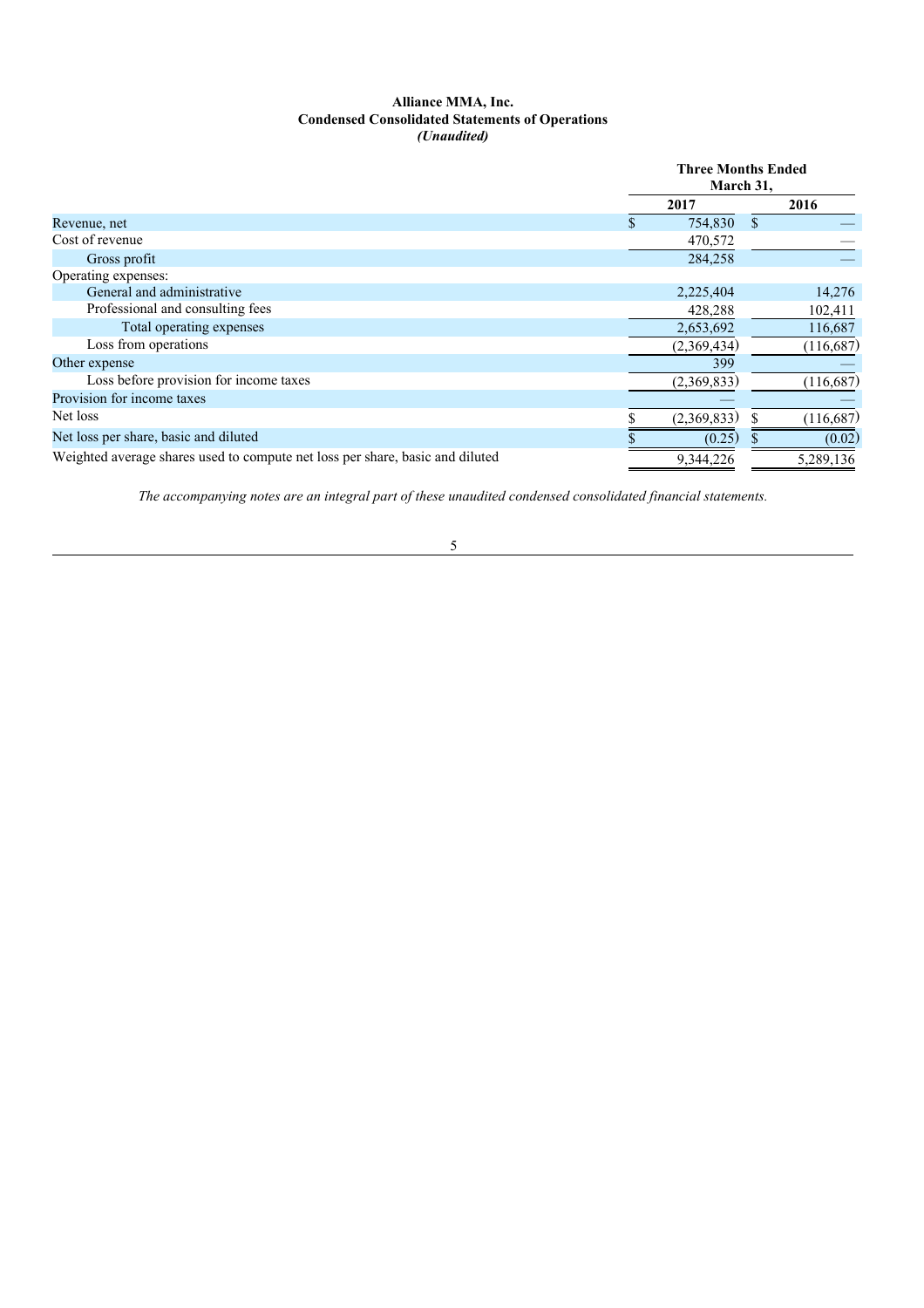# **Alliance MMA, Inc. Condensed Consolidated Statement of Changes In Stockholders' Equity** *(Unaudited)*

|                                                                                                     | <b>Preferred Stock</b><br><b>Shares</b><br>Amount |    |               | <b>Common Stock</b> |       |              | <b>Additional</b><br>Paid-in<br><b>Accumulated</b> |                 |                |
|-----------------------------------------------------------------------------------------------------|---------------------------------------------------|----|---------------|---------------------|-------|--------------|----------------------------------------------------|-----------------|----------------|
|                                                                                                     |                                                   |    | <b>Shares</b> |                     |       | Amount       |                                                    | Capital         | <b>Deficit</b> |
| Balance—December 31, 2015                                                                           |                                                   | \$ | 5,289,136     | $\mathbb{S}$        | 5,289 | \$           | \$<br>$(386, 456)$ \$                              | (381, 167)      |                |
| Issuance of common stock related<br>to IPO, net                                                     |                                                   |    | 2,222,308     |                     | 2,222 | 8,898,966    |                                                    | 8,901,188       |                |
| Issuance of common stock related<br>to acquisition of Initial Business<br>Units and Acquired Assets |                                                   |    | 1,377,531     |                     | 1,378 | 6,197,511    |                                                    | 6,198,889       |                |
| Issuance of common stock related<br>to acquisition of Iron Tiger                                    |                                                   |    |               |                     |       |              |                                                    |                 |                |
| <b>Fight Series</b><br>Stock based compensation related                                             |                                                   |    | 133,333       |                     | 133   | 506,532      |                                                    | 506,665         |                |
| to employee stock option grant                                                                      |                                                   |    |               |                     |       | 50,573       |                                                    | 50,573          |                |
| Stock based compensation related<br>to common stock issued to non-                                  |                                                   |    |               |                     |       |              |                                                    |                 |                |
| employees by an affiliate                                                                           |                                                   |    |               |                     |       | 2,595,000    |                                                    | 2,595,000       |                |
| Net loss                                                                                            |                                                   |    |               |                     |       |              | (4,159,394)                                        | (4, 159, 394)   |                |
| Balance-December 31, 2016                                                                           |                                                   | \$ | 9,022,308     | \$                  | 9,022 | \$18,248,582 | (4,545,850)                                        | 13,711,754      |                |
| Stock based compensation related<br>to employee stock option grants                                 |                                                   |    |               |                     |       | 319,729      |                                                    | 319,729         |                |
| Issuance of common stock and<br>warrant related to acquisition of<br><b>SuckerPunch</b>             |                                                   |    |               |                     |       |              |                                                    |                 |                |
| Issuance of common stock related                                                                    |                                                   |    | 307,487       |                     | 307   | 1,328,540    |                                                    | 1,328,847       |                |
| to acquisition of Fight Time<br>Promotions                                                          |                                                   |    | 74,667        |                     | 75    | 287,393      |                                                    | 287,468         |                |
| Net loss                                                                                            |                                                   |    |               |                     |       |              | (2,369,833)                                        | (2,369,833)     |                |
| Balance—March 31, 2017                                                                              |                                                   |    | 9,404,462     | S                   | 9,404 | \$20,184,244 | (6,915,683)<br>$\mathbb{S}$                        | 13,277,965<br>S |                |

*The accompanying notes are an integral part of these unaudited condensed consolidated financial statements.*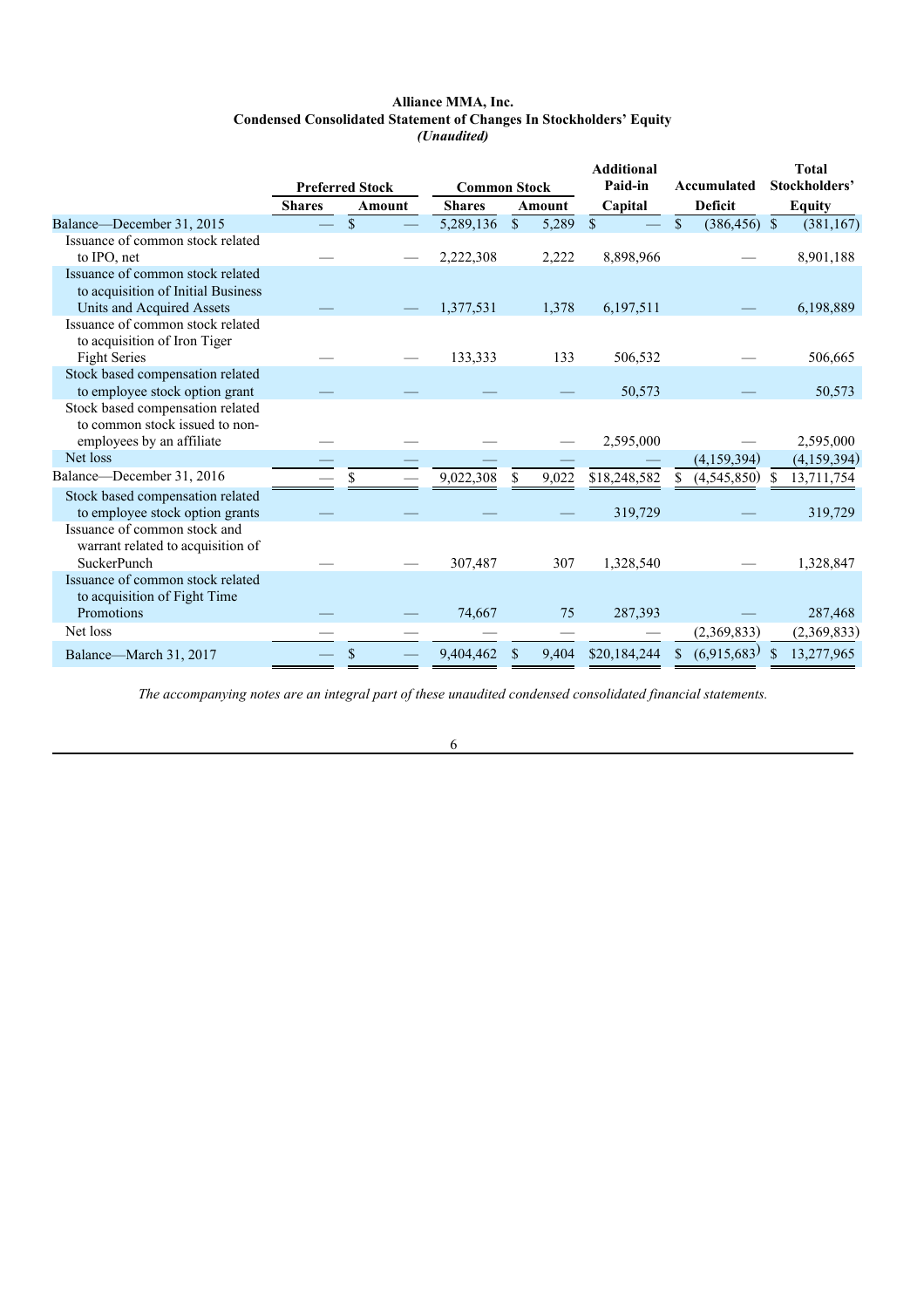# **Alliance MMA, Inc. Condensed Consolidated Statements of Cash Flows** *(Unaudited)*

|                                                                                       | <b>Three Months Ended</b><br>March 31, |                  |      |            |
|---------------------------------------------------------------------------------------|----------------------------------------|------------------|------|------------|
|                                                                                       |                                        | 2017             |      | 2016       |
| CASH FLOWS FROM OPERATING ACTIVITIES:                                                 |                                        |                  |      |            |
| Net loss                                                                              | \$                                     | $(2,369,833)$ \$ |      | (116,687)  |
| Adjustments to reconcile net loss to net cash used in operating activities:           |                                        |                  |      |            |
| Stock-based compensation                                                              |                                        | 319,729          |      |            |
| Amortization of acquired intangibles                                                  |                                        | 517,376          |      |            |
| Depreciation of fixed assets                                                          |                                        | 22,920           |      |            |
| Changes in operating assets and liabilities:                                          |                                        |                  |      |            |
| Accounts receivable                                                                   |                                        | (190, 123)       |      |            |
| Deferred offering cost                                                                |                                        |                  |      | (15,500)   |
| Prepaid expenses                                                                      |                                        | 18,386           |      |            |
| Accounts payable and accrued liabilities                                              |                                        | 424,922          |      | 9.986      |
| Net cash used in operating activities                                                 |                                        | (1,256,623)      |      | (122, 201) |
| CASH FLOWS FROM INVESTING ACTIVITIES:                                                 |                                        |                  |      |            |
| Purchase of SuckerPunch                                                               |                                        | (357,500)        |      |            |
| Purchase of Fight Time Promotions                                                     |                                        | (84,000)         |      |            |
| Purchase of Sheffield video library                                                   |                                        | (25,000)         |      |            |
| Purchase of fixed assets                                                              |                                        | (58, 151)        |      |            |
| Net cash used in investing activities                                                 |                                        | (524, 651)       |      |            |
| CASH FLOWS FROM FINANCING ACTIVITIES:                                                 |                                        |                  |      |            |
| Proceeds from note payable - related party                                            | \$                                     |                  | \$   | 122,201    |
| Proceeds from issuance of common stock to founders                                    |                                        |                  |      |            |
| Net cash provided by financing activities                                             |                                        |                  |      | 122,201    |
| <b>NET DECREASE IN CASH</b>                                                           |                                        | (1,781,274)      |      |            |
| <b>CASH — BEGINNING OF PERIOD</b>                                                     |                                        | 4,678,473        |      |            |
| <b>CASH - END OF PERIOD</b>                                                           | \$                                     | 2,897,199        | $\$$ |            |
| SUPPLEMENTAL DISCLOSURE OF CASH FLOW INFORMATION:                                     |                                        |                  |      |            |
| Cash paid for interest                                                                | \$                                     |                  | \$   |            |
| Cash paid for taxes                                                                   | \$                                     |                  | S    |            |
| SUPPLEMENTAL DISCLOSURE OF NON-CASH INVESTING AND FINANCING                           |                                        |                  |      |            |
| <b>ACTIVITIES:</b>                                                                    |                                        |                  |      |            |
| Stock issued in conjunction with acquisition of SuckerPunch and Fight Time Promotions | \$                                     | 1,616,315        | \$   |            |

*The accompanying notes are an integral part of these unaudited condensed consolidated financial statements.*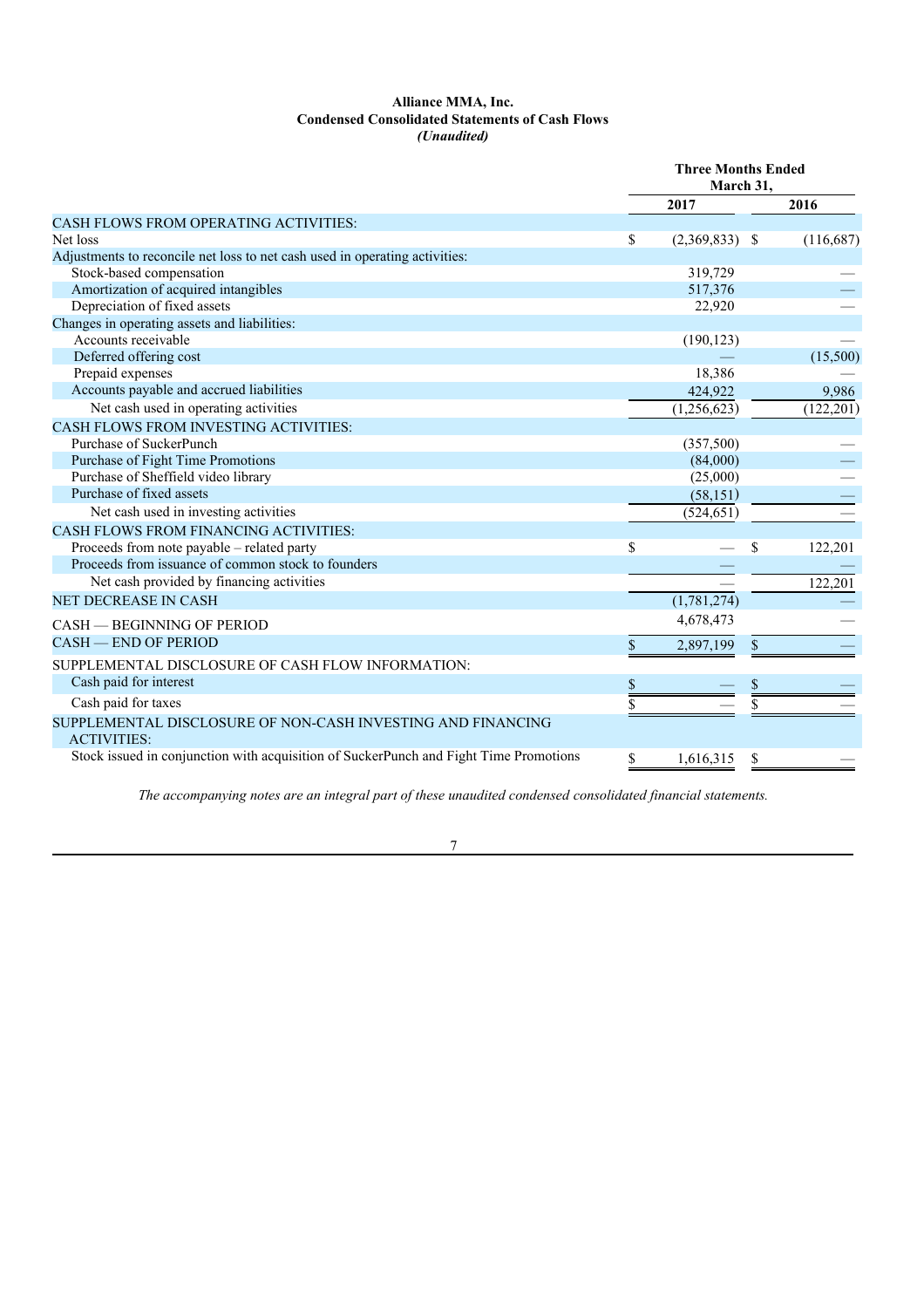# **Note 1. Description of Business and Basis of Presentation**

# *Nature of Business*

Alliance MMA, Inc. ("Alliance" or the "Company") was formed in Delaware on February 12, 2015 to acquire companies in the mixed martial arts ("MMA") industry. On September 30, 2016, Alliance completed the first tranche of its initial public offering and acquired the assets and assumed certain liabilities of six companies, consisting of five promoters and a ticketing platform for MMA events. In October 2016, GFL Acquisition, Co., Inc., a wholly-owned subsidiary of Alliance, merged with a seventh company, Go Fight Net, Inc., which produces and distributes MMA video entertainment. The respective acquired businesses of the seven companies are referred to in these Notes as the "Initial Business Units".

# *Initial Business Units*

# *Promotions*

- · CFFC Promotions, LLC
- · Hoosier Fight Club Promotions, LLC
- Punch Drunk Inc., also known as Combat Games MMA
- Bang Time Entertainment, LLC DBA Shogun Fights
- · V3, LLC

# *Ticketing Platform*

CageTix LLC

*Video Production and Distribution*

Go Fight Net, Inc.

# *Acquired Assets*

Following the completion of its initial public offering, Alliance acquired the following assets:

- · all rights in the existing MMA and kickboxing video libraries of Louis Neglia's Martial Arts Karate, Inc. related to the Louis Neglia's Ring of Combat and Louis Neglia's Kickboxing events and shows, a right of first refusal to acquire the rights to all future Louis Neglia MMA and kickboxing events; and
- the MMA and video library of Hoss Promotions, LLC related to certain CFFC events.

The Neglia and Hoss video libraries are referred to in these Notes as the "Acquired Assets".

# *Subsequent Acquisitions*

Following the acquisition of the Initial Business Units, the Company acquired (i) the Ohio-based MMA promotion business of Ohio Fitness and Martial Arts, LLC d/b/a Iron Tiger Fight Series on December 9, 2016, (ii) Roundtable Creative Inc., a Virginia corporation d/b/a SuckerPunch Entertainment, a leading fighter management and marketing company on January 4, 2017 and (iii) the MMA promotion business of Fight Time Promotions, LLC (collectively, the "Subsequent Acquisitions") on January 18, 2017.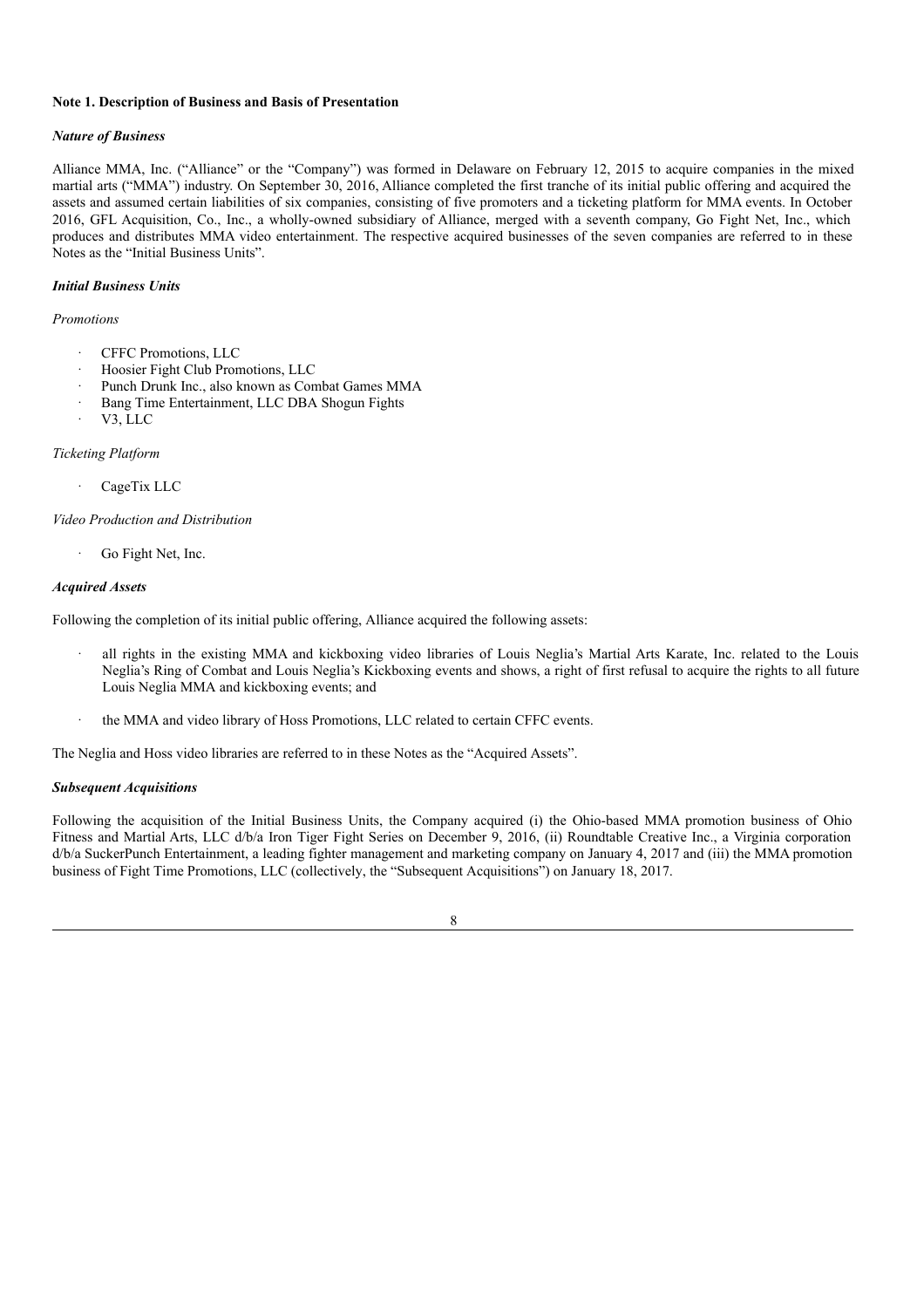# *Description of Businesses*

The following is a description of each of the Initial Business Units, the Acquired Assets and the Subsequent Acquisitions:

# *CFFC Promotions, LLC*

Based in Atlantic City, New Jersey, CFFC was founded in 2011 and has promoted over 58 professional MMA events, primarily in New Jersey and Pennsylvania. Ranked in the top 10 of all regional MMA promotions, CFFC currently airs on the CBS Sports Network as well as www.gfl.tv and has sent 23 fighters to the UFC. Devon Mathiesen serves as General Manager of CFFC.

# *Hoosier Fight Club Promotions, LLC*

Based in the Chicago metropolitan area, HFC was founded in 2009 and has promoted over 26 events, including the first sanctioned event in Indiana in January, 2010. HFC has sent or promoted eight fighters to the UFC and several to Invicta Fighting Championships. HFC's Danielle Vale serves as General Manager in the Chicago area market.

# *Punch Drunk, Inc. d/b/a COmbat GAmes MMA*

Based in Kirkland, Washington, COGA was founded in 2009 and has promoted over 46 shows primarily in Washington State. COGA frequently airs on ROOT Sports Pacific Northwest regional network as well as www.gfl.tv. COGA's founder Joe DeRobbio serves as General Manager for the Pacific Northwest region.

# *Bang Time Entertainment LLC d/b/a Shogun Fights*

Based in Baltimore, Maryland, Shogun was founded in 2008 and has promoted 14 fights at the Royal Farms Arena in Baltimore, the same venue that hosted UFC 174 in April of 2014. A premier mid-Atlantic regional MMA promotion, Shogun Fights currently airs on Comcast Sportsnet as well as www.gfl.tv. Shogun's founder John Rallo serves as General Manager our for the mid-Atlantic region.

# *V3, LLC*

Based in Memphis, Tennessee, V3 Fights was founded in 2009 and has promoted 45 events primarily at event centers in Memphis, Tennessee and elsewhere in Tennessee, Mississippi and Alabama. V3 Fights is the mid-South's premier MMA promotion and has been broadcast live on Comcast Sports South as well as www.ustream.com, www.YouTube.com. V3 Fights founder Nick Harmeier serves as General Manager for the mid-South region.

# *Go Fight Net, Inc.*

Founded in 2010, Go Fight Net operates "GoFightLive" or "GFL" a sports media and technology platform focusing exclusively on the combat sports marketplace. With a media library containing 11,000 titles comprising approximately 10,000 hours of unique video content, and the addition of approximately 1,200 hours of new original content annually, GFL maintains the largest continuously growing database of MMA events, fighters, and fight videos in the world. The GFL fighter database contains information on over 25,000 professional and amateur combat sports fighters and over 18,000 fights. GFL combines proprietary technology with content production and acquisition to deliver diverse and compelling content to a global audience. GFL's content is distributed globally in all broadcast media through its proprietary distribution platform via cable/satellite, Internet, IPTV and mobile protocols. The GFL platform utilizes GFL's proprietary scalable online master control technology that enables viewers using a broad range of devices and formats to obtain large amounts of video and other content. GFL broadcasts an average of 450 live events annually (having broadcast 2,500 events since inception) to viewers in over 175 countries. GFL has produced 150 episodes of the GoFightLiveTM "real fights" series airing weekly on Comcast Sports Net, SNY and other networks globally.

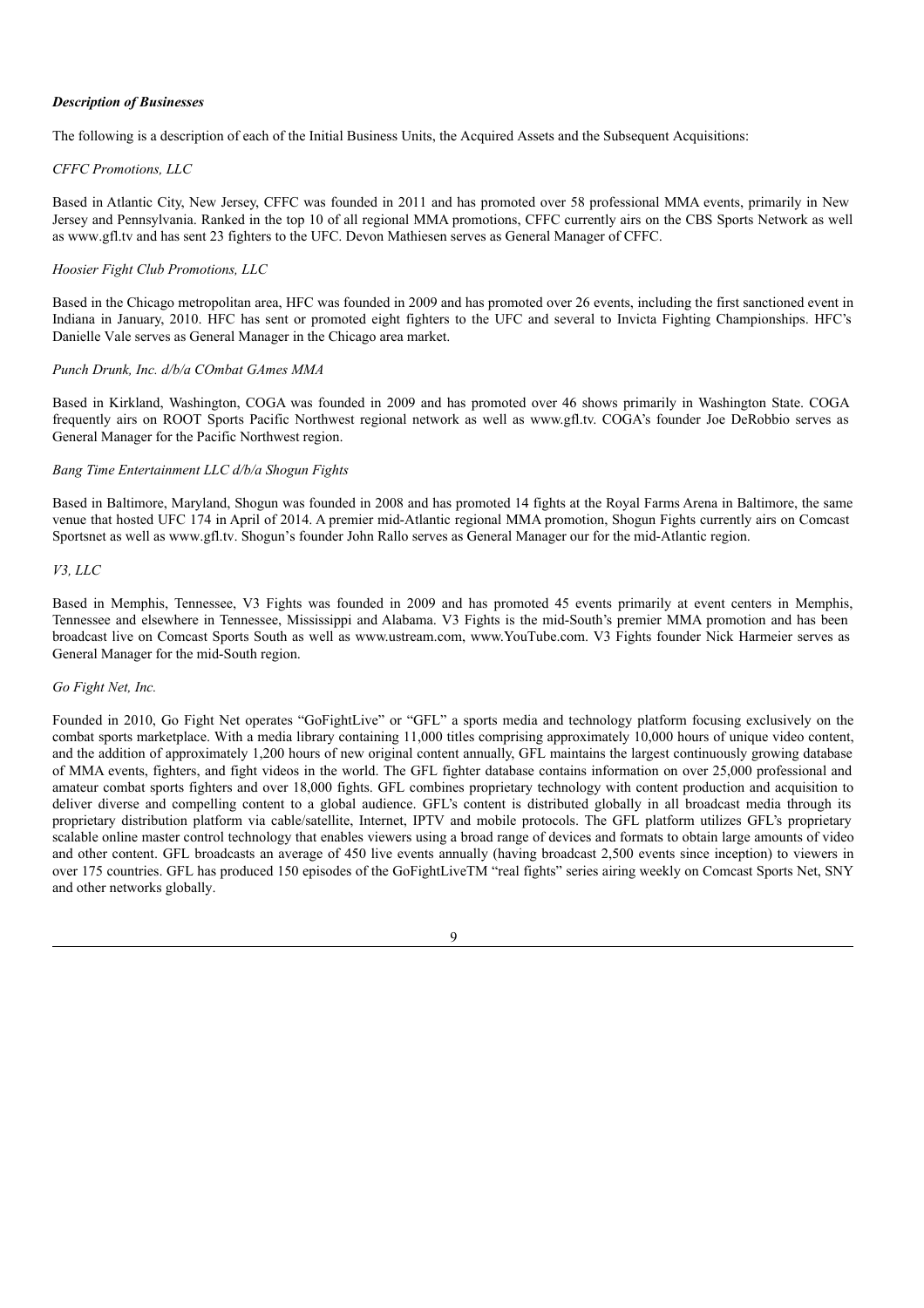# *CageTix LLC*

Founded in 2009 by Jay Schneider, a seasoned MMA event promoter, CageTix is the first group sales service to focus specifically on the MMA industry. CageTix is intended to be complementary to any existing ticket service such as Ticketmaster or box office sales used by a promotion. CageTix presently services the industry's top international mixed martial arts events including Legacy, RFA, Bellator MMA, King of the Cage, and Glory. Since its inception, CageTix has sold tickets for over 1200 MMA events and currently services 64 MMA promotions operating in 106 cities. In 2014, CageTix sold 15,883 tickets to 6,391 customers. Formerly the founder of Victory Fighting Championships, Jay Schneider is a member of the Nebraska Athletic Commission and was a senior columnist for Ultimate MMA magazine under the pen name 'Victory Jay' for over a decade. Jay Schneider serves as Vice President.

# *Iron Tiger Fight Series*

Based in Bellfountain, Ohio, IT was founded in 1995 and has promoted 69 professional MMA events in various locations throughout Ohio. IT has sent or promoted 10 fighters to the UFC and several to Bellator. IT's Scott Sheeley serves as General Manager of IT.

#### *SuckerPunch*

Based in Northern Virginia, SuckerPunch manages professional MMA fighters, including current UFC feather weight champion Max Holloway.

# *Fight Time Productions*

Based in Ft. Lauderdale, Florida, Fight Time has promoted 36 professional MMA events in Miami, Florida. Fight Time is South Florida's premier MMA promotion and was founded by the late Howard Davis and Karla Guadamuz who serves as General Manager.

#### *Hoss Promotions, LLC*

An affiliate of CFFC, Hoss owned the intellectual property rights to approximately 30 MMA events promoted by CFFC. The Company has acquired the exclusive rights to the Hoss fighter library, which covers approximately 100 hours of video content.

# *Ring of Combat, LLC*

Based in Brooklyn, New York, and founded by MMA icon and three-time World Kickboxing Champion Louis Neglia (34-2), Ring of Combat is currently ranked as the No. 4 regional promotion in the world by Sherdog.com, a website devoted to the sport of mixed martial arts that is owned indirectly by Evolve Media, LLC. The Company acquired the exclusive rights to the Ring of Combat fighter library, which includes professional MMA, amateur, and kickboxing events and covers approximately 200 hours of video content. Ring of Combat has sent approximately 90 fighters to the UFC. The Company additionally secured the media rights to all future Ring of Combat promotions.

# *Shef ield Recordings Limited, Inc.*

A service provider of Shogun, Sheffield owned the intellectual property rights of events promoted by Shogun. The Company has acquired the exclusive rights to the Sheffield fight library for \$50,000, of which \$25,000 was paid in cash and \$25,000 will be paid with 5,556 shares of Alliance common stock.

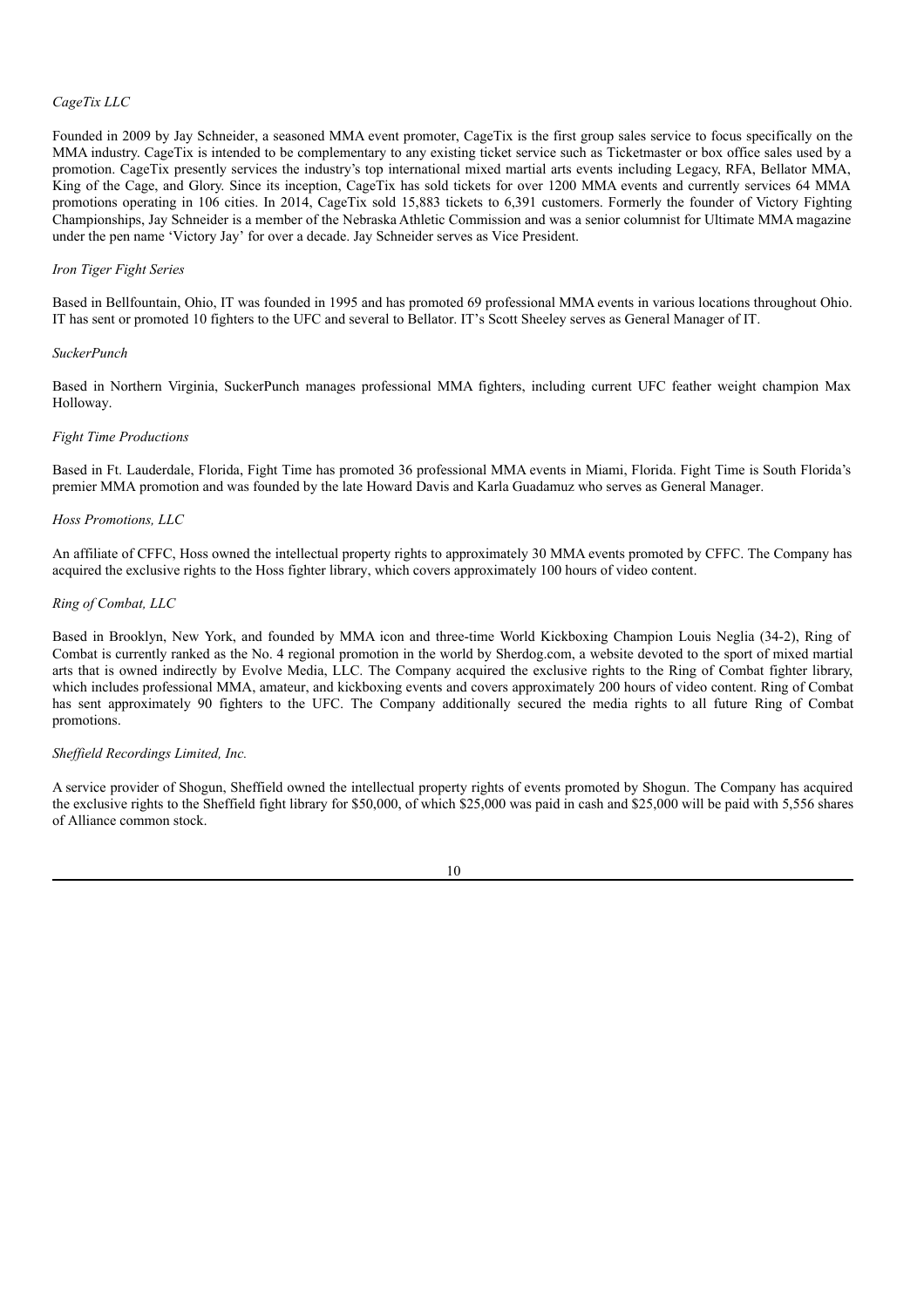#### *Basis of Presentation and Principles of Consolidation*

The accompanying interim unaudited condensed consolidated financial statements as of March 31, 2017 and 2016, and for the three months then ended, have been prepared by the Company in accordance with generally accepted accounting principles ("GAAP") in the United States ("U.S.") for interim financial information. The amounts as of December 31, 2016 have been derived from the Company's annual audited financial statements. Certain information and footnote disclosures normally included in financial statements prepared in accordance with U.S. GAAP have been condensed or omitted in accordance with such rules and regulations. In the opinion of management, the accompanying unaudited condensed consolidated financial statements reflect all adjustments necessary (consisting of normal recurring adjustments) to state fairly the financial position of the Company and its results of operations and cash flows as of and for the periods presented. These financial statements should be read in conjunction with the annual audited financial statements and notes thereto as of and for the year ended December 31, 2016, included in the Company's Annual Report on Form 10-K for the year ended December 31, 2016, filed on April 17, 2017 (the "Form 10-K"). The results of operations for the three months ended March 31, 2017 are not necessarily indicative of the results that may be expected for the full year ended December 31, 2017 or any future period and the Company makes no representations related thereto.

## *Use of Estimates*

The preparation of consolidated financial statements in conformity with GAAP requires management to make estimates and assumptions that affect the amounts reported and disclosed in the consolidated financial statements and accompanying notes. Such estimates include, but are not limited to, fair value of acquired intangible assets and goodwill, useful lives of intangible assets and property and equipment, the assessment of the recoverability of goodwill, likelihood and range of possible losses on contingencies, valuation and recognition of stockbased compensation expense, recognition and measurement of current and deferred income tax assets and liabilities, assessment of unrecognized tax benefits, among others. Actual results could differ from those estimates.

### *Liquidity and Going Concern*

#### *Liquidity*

The Company incurred a net loss of \$2.4 million for the quarter ended March 31, 2017, and has an accumulated deficit of \$6.9 million since inception. Unless the Company is able to generate sufficient revenue to cover its operating costs, it will need to raise capital by selling shares of common stock or by borrowing funds through a working capital loan facility. Management cannot provide any assurances that the Company will generate sufficient revenue to continue as a going concern or, if it chooses to raise capital, that it will be successful in doing so on commercially reasonable terms or at all.

#### **Note 2. Summary of Significant Accounting Policies**

There have been no significant changes in the Company's significant accounting policies during the three months ended March 31, 2017, as compared to the significant accounting policies described in the Form 10-K with the exception of the fighter commission revenue recognition policy disclosed below.

#### *Revenue Recognition*

#### *Promotion Revenue*

The Company records revenue from ticket sales and sponsorship income upon the successful completion of the related event, at which time services have been deemed rendered, the sales price is fixed and determinable and collectability is reasonably assured. Customer deposits consist of amounts received from the customer for fight promotion and entertainment services to be provided in the next fiscal year. The Company receives these funds and recognizes them as a liability until the services are provided and revenue can be recognized.

#### *Ticket Service Revenue*

The Company acts as an agent for ticket sales for promoters and records revenue upon receipt of cash from the credit card companies. The Company charges a fee per transaction for collecting the cash on ticket sales and remits the remaining amount to the promoter upon completion of the event or request for advance from the promoter. The Company's fee is non-refundable and is recognized immediately as it is not tied to the completion of the event. The Company recognizes revenue upon receipt from the credit card companies due to the following: the fee is fixed and determined and the service of collecting the cash for the promoter has been rendered and collection has occurred.

#### *Fighter Commission Revenue*

The Company records fighter commission revenue upon the completion of the contracted athlete's related event, at which time the fighter's services have been deemed rendered, the contractual amount due to the fighter is known and the commission due to the Company related to these activities is fixed and determinable and collectability is reasonably assured.

#### *Distribution Revenue*

The Company acts as a producer, distributor and licensor of video content. The Company's online video content is offered on a pay per view ("PPV") basis. The Company records revenue on PPV transactions upon receipt of payment to credit processing partners. The Company charges viewers a fee per PPV purchase transaction for entitling a viewer to watch the desired video. The Company records revenue net of a fee for the credit card processing cost per transaction. The Company maintains all revenues from videos the Company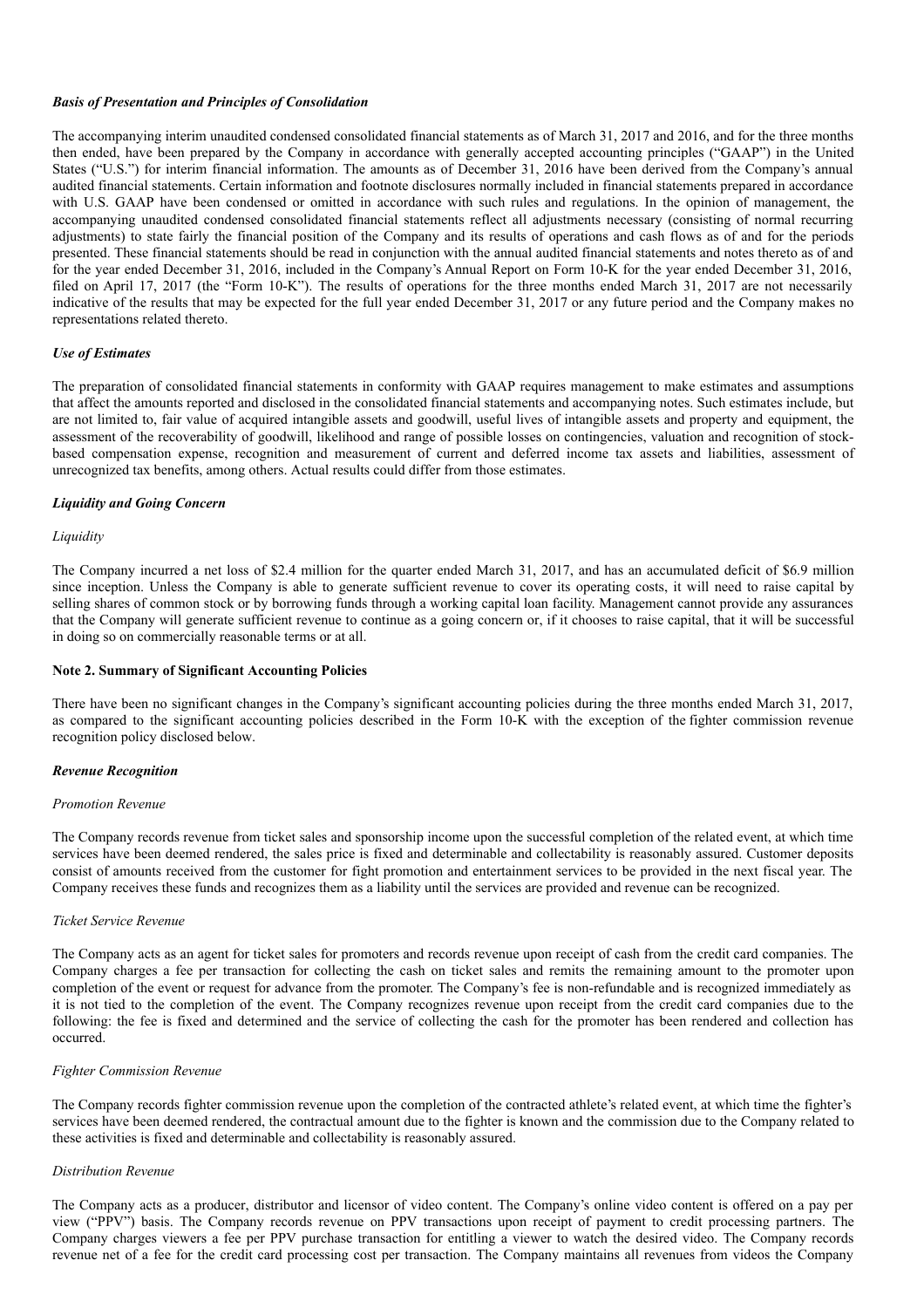films and distribute a profit share, typically 50% to promoters who use our streaming services. The Company generates revenues from video production services, and books this revenue upon completion of the video production project. The Company generates revenues from licensing the rights to videos to networks overseas and domestically, and books revenue upon delivery of content. To the extent there are issues (i) watching a video (ii) with our production services or (iii) with the quality of a video we send out for distribution to a network we would issue a partial or full refund based on the circumstances. Given the nature of our business, these refund requests come within days of delivery, thus we would not anticipate any refund request in excess of 30 days from a PPV purchase, a license delivery or video production performance.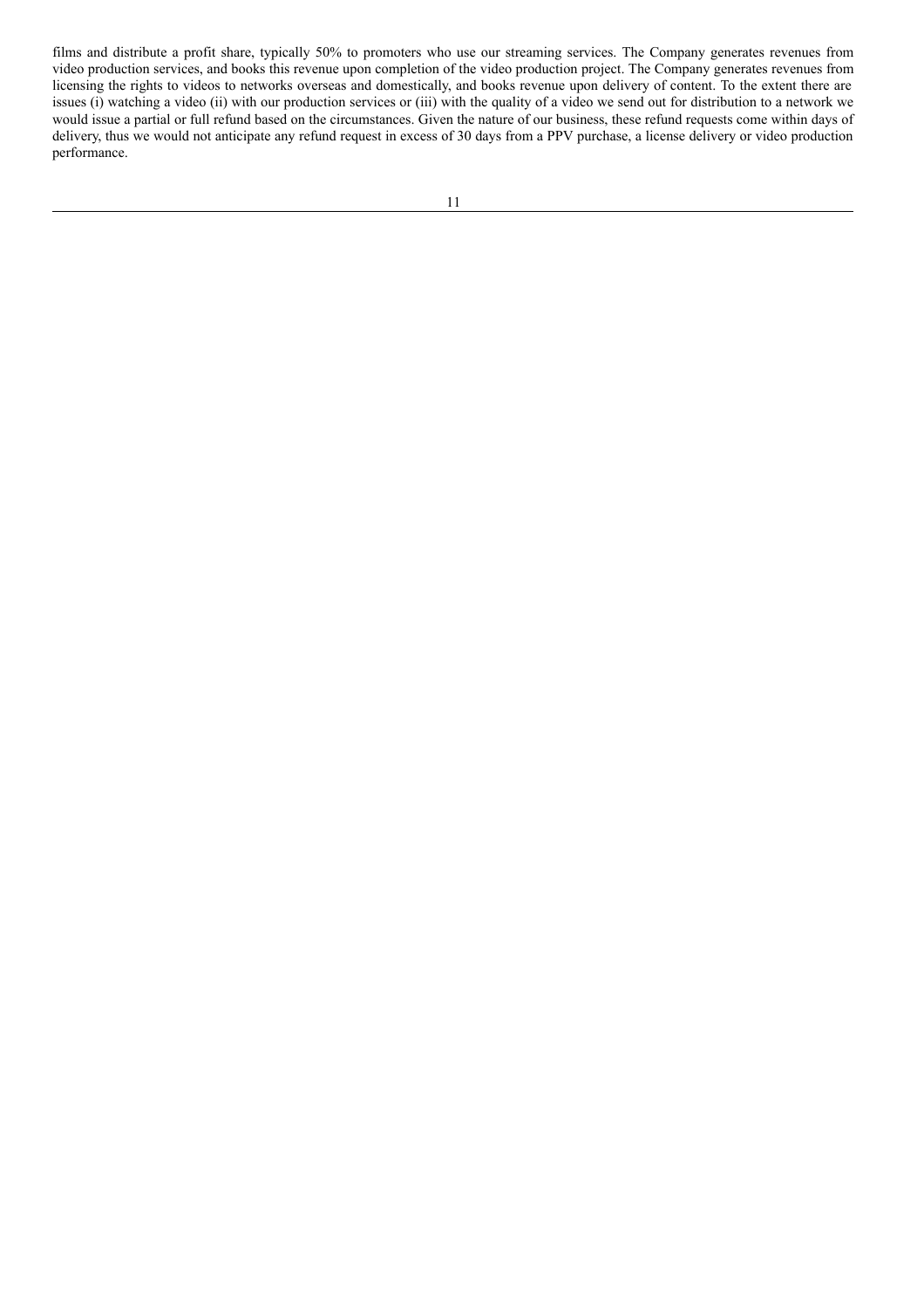## *Recent Accounting Pronouncements*

In May 2014, the FASB issued ASU No. 2014-09, "Revenue from Contracts with Customers" ("ASU 2014-09"), and since May 2014 the FASB has issued amendments to this new guidance, which collectively provides guidance for revenue recognition. ASU 2014-09 is effective for the Company beginning January 1, 2018 and, at that time, the Company may adopt the new standard under the full retrospective approach or the modified retrospective approach. Under the new standard, the current practice of many licensing companies of reporting revenues from per-unit royalty based agreements one quarter in arrears would no longer be accepted and instead companies will be expected to estimate royalty-based revenues. The Company is currently evaluating the method of adoption and the resulting impact on the financial statements.

In August 2014, the FASB issued Accounting Standards Update No. 2014-15, Disclosure of Uncertainties about an Entity's Ability to Continue as a Going Concern (Subtopic 205-40) ("Update 2014-15"), which requires management to assess a company's ability to continue as a going concern and to provide related footnote disclosures in certain circumstances. For public entities, Update 2014-15 was effective for annual reporting periods ending after December 15, 2016. The Company adopted this update in 2016 resulting in no impact on its consolidated results of operations, financial position, cash flows and disclosures.

In February 2016, the FASB issued ASU 2016-02 "Leases (Topic 842)." The core principle of Topic 842 is that a lessee should recognize the assets and liabilities that arise from leases while the accounting by a lessor is largely unchanged from that applied under previous GAAP. The amendments in this update are effective for fiscal years beginning after December 15, 2018, including interim periods within those fiscal years. The Company is currently evaluating the impact of the adoption of this new standard.

In March 2016, the FASB issued ASU No. 2016-09, Compensation – Stock Compensation (Topic 718) ("ASU 2016-09"). ASU 2016-09 identifies areas for simplification involving several aspects of accounting for share-based payment transactions, including the income tax consequences, classification of awards as either equity or liabilities, an option to recognize gross stock compensation expense with actual forfeitures recognized as they occur, as well as certain classifications on the statement of cash flows. This guidance is effective for fiscal years beginning after December 15, 2016 and for interim periods within those fiscal years, with early adoption permitted. The Company adopted this update effective January 1, 2017.

In August 2016, the FASB issued ASU 2016-15, Statement of Cash Flows (Topic 230): Classification of Certain Cash Receipts and Cash Payments. This ASU addresses the classification of certain specific cash flow issues including debt prepayment or extinguishment costs, settlement of certain debt instruments, contingent consideration payments made after a business combination, proceeds from the settlement of certain insurance claims and distributions received from equity method investees. This ASU is effective for fiscal years beginning after December 15, 2017, and interim periods within those fiscal years, with early adoption permitted. An entity that elects early adoption must adopt all of the amendments in the same period. The Company is currently assessing the impact of this new guidance.

In January 2017, the FASB issued ASU No. 2017-04 to simplify the measurement of goodwill by eliminating the Step 2 impairment test. Step 2 measures a goodwill impairment loss by comparing the implied fair value of a reporting unit's goodwill with the carrying amount of that goodwill. The new guidance requires an entity to compare the fair value of a reporting unit with its carrying amount and recognize an impairment charge for the amount by which the carrying amount exceeds the reporting unit's fair value. Additionally, an entity should consider income tax effects from any tax deductible goodwill on the carrying amount of the reporting unit when measuring the goodwill impairment loss, if applicable. The new guidance becomes effective for goodwill impairment tests in fiscal years beginning after December 15, 2019, though early adoption is permitted. The Company is currently assessing the impact of this new guidance.

In January 2017, the FASB issued ASU No. 2017-01, "Classifying the Definition of a Business." This ASU clarifies the definition of a business with the objective of adding guidance to assist entities with evaluating whether transactions should be accounted for as acquisitions (or disposals) of assets or businesses. For public entities, this ASU is effective for annual reporting periods beginning after December 15, 2017, including interim periods within those periods. Early adoption is permitted for transactions for which the acquisition date occurs before the effective date of the ASU only when the transaction has not been reported in financial statements that have been issued. The Company chose to early adopt this standard effective for the year ended December 31, 2016.

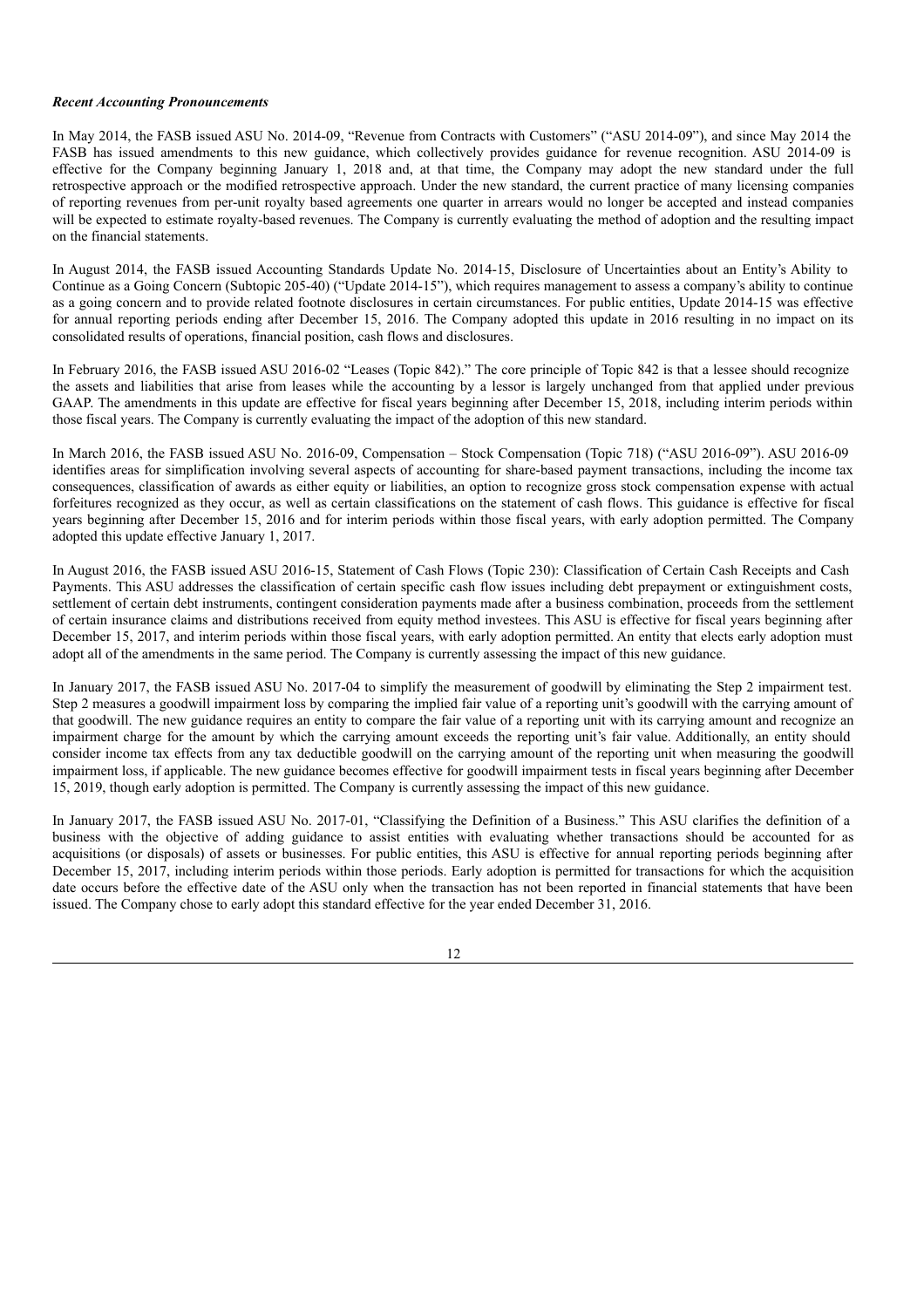# **Note 3. Property and Equipment**

Property and equipment, net consisted of the following:

|                                                |   | March 31, |  | December 31, |  |
|------------------------------------------------|---|-----------|--|--------------|--|
|                                                |   | 2017      |  | 2016         |  |
| Promotion equipment                            | S | 31.393    |  | 31,393       |  |
| Production equipment                           |   | 61.209    |  | 61.209       |  |
| Equipment, furniture and other                 |   | 100,811   |  | 42,660       |  |
| Total property and equipment                   |   | 193.413   |  | 135,262      |  |
| Less accumulated depreciation and amortization |   | (35,870)  |  | (12,950)     |  |
| Total property and equipment, net              |   | 157,543   |  | 122,312      |  |

Depreciation and amortization expense for the three months ended March 31, 2017 and 2016 was \$22,920 and \$0, respectively.

# **Note 4. Acquisitions**

The Company completed the following acquisitions during the three months ended March 31, 2017:

# *SuckerPunch*

On January 4, 2017, the Company acquired the stock of Roundtable Creative Inc., a Virginia corporation d/b/a SuckerPunch Entertainment, a leading fighter management and marketing company, for an aggregate purchase price of \$1,686,347, of which \$357,500 was paid in cash and \$1,146,927 was paid with the issuance of 307,487 shares of Alliance MMA common stock valued at \$3.73 per share, the fair value of Alliance MMA common stock on January 4, 2017 and \$181,920 was paid with the issuance of a warrant to acquire 93,583 shares of the Company's common stock.

# *Fight Time*

On January 18, 2017, the Company acquired the mixed martial arts promotion business of Fight Time Promotions, LLC ("Fight Time") for an aggregate consideration of \$371,468, of which \$84,000 was paid in cash and \$287,468 was paid with the issuance of 74,667 shares of the Alliance MMA's common stock valued at \$3.85 per share, the fair value of Alliance MMA common stock on January 18, 2017.

The acquisitions of SuckerPunch and Fight Time Promotions have been accounted for as business acquisitions, under the acquisition method of accounting.

# *Preliminary Purchase Allocation – SuckerPunch*

As consideration for the acquisition of SuckerPunch, the Company delivered the following amounts of cash and shares of common stock.

|                    |     |              |               | Warrant | $\cdot$ $\cdot$<br><b>Consideration</b> |
|--------------------|-----|--------------|---------------|---------|-----------------------------------------|
|                    |     | Cash         | <b>Shares</b> | Grant   | Paid                                    |
| <b>SuckerPunch</b> | . . | 1.500<br>257 | 307,487       | 93.583  | $\sim$ $\sim$<br>.686.347               |

In connection with the acquisition, 108,289 shares of the 307,487 shares of common stock that were issued as part of the purchase price were placed into escrow to guarantee the financial performance of SuckerPunch post-closing. Accordingly, in the event the gross profit is less than \$265,000 during fiscal year 2017, all 108,289 shares held in escrow will be forfeited.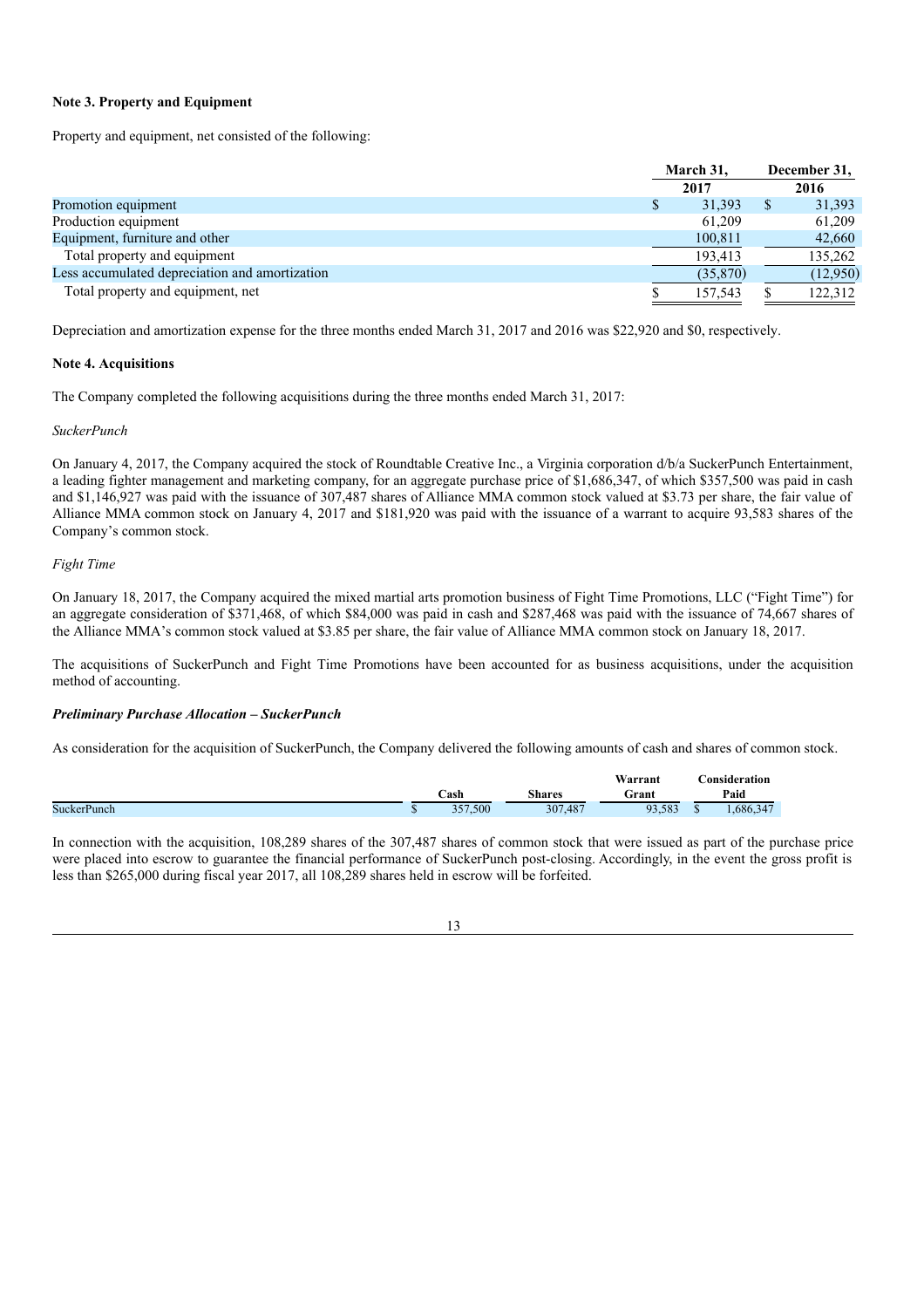The following table reflects the preliminary allocation of the purchase price for SuckerPunch to identifiable assets and preliminary pro forma intangible assets and goodwill:

|                                |   | <b>SuckerPunch</b> |
|--------------------------------|---|--------------------|
| Cash                           | S |                    |
| Accounts receivable, net       |   |                    |
| Intangible assets              |   | 1,525,584          |
| Goodwill                       |   | 160,763            |
| Total identifiable assets      |   | 1,686,347          |
| Total identifiable liabilities |   |                    |
| Total purchase price           |   | 1,686,347          |

## *Preliminary Purchase Allocation – Fight Time Promotions*

As consideration for the acquisition of the MMA promotion business of Fight Time, the Company delivered the following amounts of cash and shares of common stock.

|                              |                 |               | Consideration |
|------------------------------|-----------------|---------------|---------------|
|                              | $\mathbf{Cash}$ | <b>Shares</b> | Paid          |
| <b>Fight Time Promotions</b> | 84,000          | 74.667 \$     | 371,468       |

In connection with the business acquisition, 28,000 shares of the 74,667 shares of common stock that were issued as part of the purchase price were placed into escrow to guarantee the financial performance of Fight Time post-closing. Accordingly, in the event the gross profit of Fight Time is less than \$60,000 during fiscal year 2017, all 28,000 shares held in escrow will be forfeited.

The following table reflects the preliminary allocation of the purchase price for the business of the Fight Time to identifiable assets and preliminary pro forma intangible assets and goodwill:

| Cash                           |         |
|--------------------------------|---------|
| Accounts receivable            |         |
| Intangible assets              | 48,867  |
| Goodwill                       | 322,601 |
| Total identifiable assets      | 371,468 |
| Total identifiable liabilities |         |
| Total purchase price           | 371,468 |

Under acquisition accounting, assets and liabilities acquired are recorded at their fair value on the acquisition date, with any excess in purchase price over these values being allocated to identifiable intangible assets and goodwill at March 31, 2017.

#### *Goodwill and Identifiable Intangible Assets*

# *Goodwill*

The change in the carrying amount of goodwill for the three months ended March 31, 2017 is:

| Balance as of December 31, 2016  | \$3,271,815 |
|----------------------------------|-------------|
| Goodwill – Fight Time Promotions | 322.601     |
| Goodwill – Sucker Punch          | 160,763     |
| Balance as of March 31, 2017     | \$3,755,179 |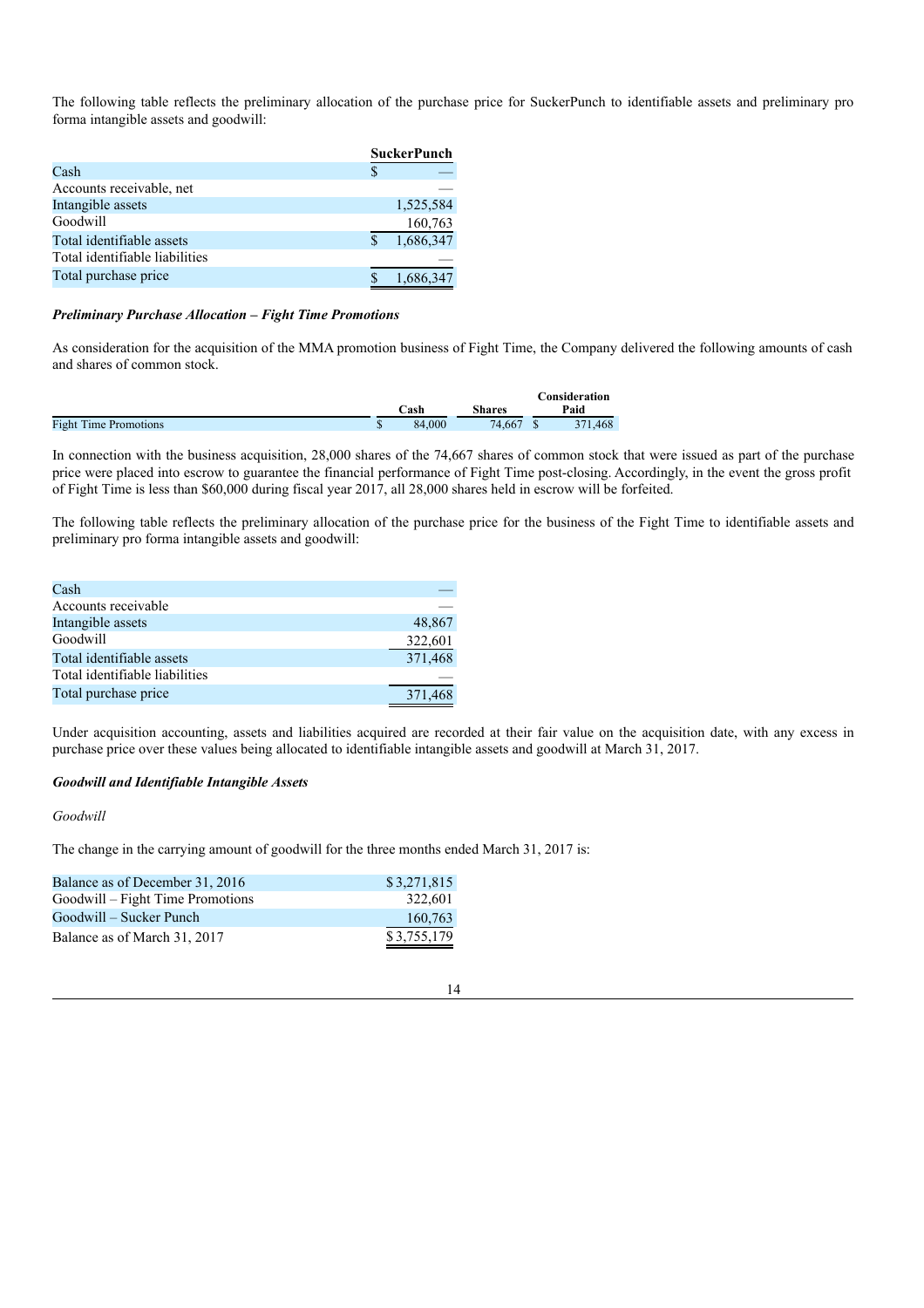# *Intangible Assets*

Identified intangible assets consist of the following:

|                                      | <b>Useful</b> |             |
|--------------------------------------|---------------|-------------|
| Intangible assets                    | Life          | Total       |
| Video library, intellectual property | 5 years       | \$3,537,741 |
| Venue contracts                      | 3 years       | 1,966,400   |
| Brand                                | 3 years       | 373,867     |
| Ticketing software                   | 3 years       | 360,559     |
| Fighter contracts                    |               | 1,525,584   |
| Total intangible assets, gross       |               | \$7,764,151 |
| Accumulated amortization             |               | (901, 863)  |
| Total intangible assets, net         |               | \$6,862,288 |

Amortization expense for the three months ended March 31, 2017 and 2016, was \$517,376 and \$0, respectively.

As of March 31, 2017, estimated amortization expense for the unamortized acquired intangible assets over the next five years and thereafter is as follows:

| 2017       | \$1,579,764 |
|------------|-------------|
| 2018       | 2,106,352   |
| 2019       | 1,905,355   |
| 2020       | 715,572     |
| 2021       | 536,911     |
| Thereafter | 18,334      |
|            | \$6,862,288 |

# **Note 5. Commitments and Contingencies**

# *Operating Leases*

We do not own any real property. Our principal executive offices are located at an office complex in New York, New York, which includes approximately twenty thousand square feet of shared office space and services that we are leasing. The lease had an original oneyear term that commenced on December 1, 2015, which was renewed until November 30, 2017. The lease allows for the limited use of private offices, conference rooms, mail handling, videoconferencing, and certain other business services.

In November 2016, we entered a sublease agreement for office and video production space in Cherry Hill, New Jersey. The lease expires on June 30, 2019.

Each of the other Initial Business Units is operated from home offices or shared office space arrangements.

Rent expense was \$29,137 and \$0 for the three months ended March 31, 2017 and 2016, respectively.

# *Contingencies*

In the normal course of business or otherwise, the Company may become involved in legal proceedings. The Company will accrue a liability for such matters when it is probable that a liability has been incurred and the amount can be reasonably estimated. When only a range of possible loss can be established, the most probable amount in the range is accrued. If no amount within this range is a better estimate than any other amount within the range, the minimum amount in the range is accrued. The accrual for a litigation loss contingency might include, for example, estimates of potential damages, outside legal fees and other directly related costs expected to be incurred. As of March 31, 2017, the Company was not involved in any legal proceedings.

In April and May 2017, two purported securities class action complaints— *Shapiro v. Alliance MMA, Inc.*, No. 1:17-cv-2583 (D.N.J.), and *Shulman v. Alliance MMA, Inc.*, No. 1:17-cv-3282 (S.D.N.Y.)—were filed against the Company and certain of its officers in the United States District Court for the District of New Jersey and the United States District Court for the Southern District of New York, respectively. The complaints allege that the defendants violated certain provisions of the federal securities laws, and purport to seek damages on behalf of a class of shareholders who purchased the Company's common stock pursuant or traceable to the Company's initial public offering. We believe that these complaints are without merit and intend to defend vigorously against them. Based on the very early stage of the litigation, it is not possible to estimate the amount or range of possible loss that might result from an adverse judgment or a settlement of these matters.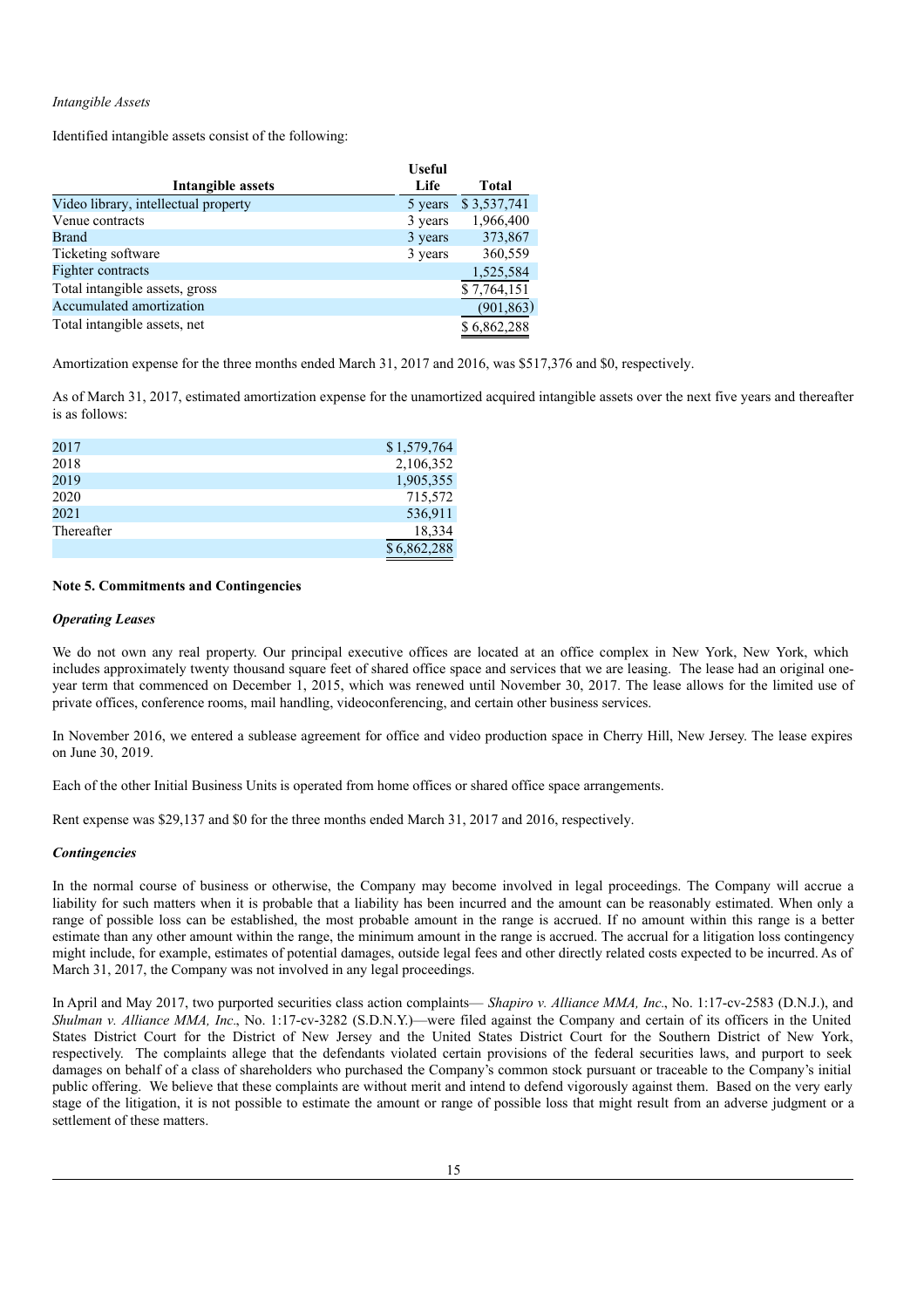# **Note 6. Stockholders' Equity**

On December 19, 2016, the Board of Directors of the Company awarded stock option grants under the 2016 Equity Incentive Plan to four employees to acquire an aggregate of 200,000 shares of the Company's common stock. The stock options have a term of 10 years and an exercise price of \$3.56 per share, vest annually over three years in three equal tranches and have a grant date fair value of \$497,840. The Company determined the fair value of the stock options using the Black-Scholes model. Each award was accepted by the recipient during the first quarter 2017.

On January 4, 2017, in connection with the acquisition of SuckerPunch, the Company entered an employment agreement with Bryan Hamper as Managing Director. Mr. Hamper was awarded a warrant to acquire 93,583 shares of the Company's common stock. The warrant has a term of 10 years, an exercise price of \$3.74, and a grant date fair value of \$181,920, and was fully-vested upon grant. The Company determined the fair value of the warrant using the Black-Scholes model.

On February 1, 2017, the Company entered into an employment agreement with James Byrne as the Company's Chief Marketing Officer. In connection with Mr. Byrne's employment he was award a stock option grant to acquire 100,000 shares of the Company's common stock. The stock option has a term of 5 years, an exercise price of \$3.55, and a grant date fair value of \$247,882, and was fully-vested upon grant. The Company determined the fair value of the stock option using the Black-Scholes model.

On March 10, 2017, the Company entered into a service agreement with World Wide Holdings and issued a warrant to acquire 250,000 shares of the Company's common stock. The warrant has an exercise price of \$4.50, term of three years and vest in equal one third increments on April 1, July 1 and October 1, 2017. The Company will recognize stock-based compensation expense as the warrant vests in 2017.

The number of shares of the Company's common stock that are issuable pursuant to warrant and stock option grants as of March 31, 2017 are:

|                                  | <b>Warrant Grants</b><br>Weight-Average<br><b>Exercise Price Per Number of Shares Subject</b><br><b>Number of Shares</b><br><b>Subject to Warrants</b><br>to Options<br><b>Share</b> |      | <b>Stock Option Grants</b>                             |      |  |  |
|----------------------------------|--------------------------------------------------------------------------------------------------------------------------------------------------------------------------------------|------|--------------------------------------------------------|------|--|--|
|                                  |                                                                                                                                                                                      |      | Weighted-Average<br><b>Exercise Price</b><br>Per Share |      |  |  |
| <b>Balance at December</b>       |                                                                                                                                                                                      |      |                                                        |      |  |  |
| 31, 2016                         | 222,230                                                                                                                                                                              | 7.43 | 200,000 \$                                             | 4.50 |  |  |
| Granted                          | 343,583                                                                                                                                                                              | 4.29 | 300,000                                                | 3.56 |  |  |
| Exercised                        |                                                                                                                                                                                      |      |                                                        |      |  |  |
| Forfeited                        |                                                                                                                                                                                      |      |                                                        |      |  |  |
| Balance at March 31,             |                                                                                                                                                                                      |      |                                                        |      |  |  |
| 2017                             | 565,813                                                                                                                                                                              | 5.53 | 500,000 \$                                             | 3.93 |  |  |
| Exercisable at March<br>31, 2017 | 315,813                                                                                                                                                                              | N/A  | 100,000                                                | N/A  |  |  |

As of March 31, 2017 and 2016, the total unrecognized expense for unvested stock options, net of expected forfeitures, was \$739,745 and \$0, respectively, which is expected to be amortized on a weighted-average basis over a period of three years.

# **Note 7. Net Loss per Share**

Basic net loss per share is computed by dividing net loss for the period by the weighted average shares of common stock outstanding during each period. Diluted net loss per share is computed by dividing net loss for the period by the weighted average shares of common stock, common stock equivalents and potentially dilutive securities outstanding during each period. The Company uses the treasury stock method to determine whether there is a dilutive effect of outstanding option grants.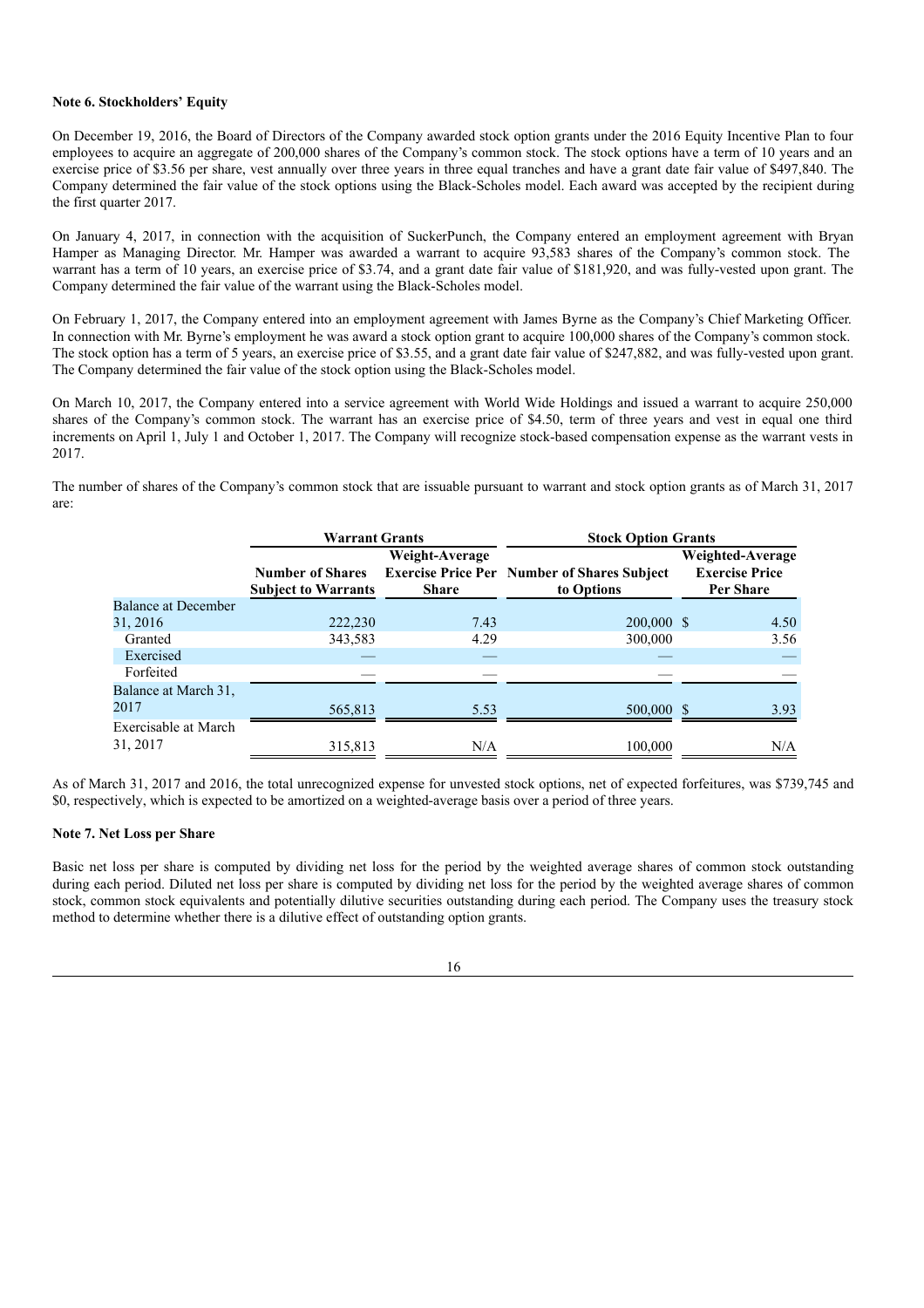The following table sets forth the computation of the Company's basic and diluted net loss per share for the periods presented:

|                                                                                        | <b>Three Months Ended</b><br>March 31, |             |  |           |
|----------------------------------------------------------------------------------------|----------------------------------------|-------------|--|-----------|
|                                                                                        |                                        | 2017        |  | 2016      |
| Net loss                                                                               |                                        | (2,369,833) |  | (116,687) |
| Weighted-average common shares used in computing net loss per share, basic and diluted |                                        | 9,344,226   |  | 5,289,136 |
| Net loss per share, basic and diluted                                                  |                                        | (0.25)      |  | (0.02)    |

The following securities were excluded from the computation of diluted net loss per share for the periods presented because including them would have been anti-dilutive:

|                                                          |           | <b>Three Months Ended</b><br>March 31. |  |  |
|----------------------------------------------------------|-----------|----------------------------------------|--|--|
|                                                          | 2017      | 2016                                   |  |  |
| Stock options (exercise price \$3.55 - \$4.50 per share) | 500,000   | NA                                     |  |  |
| Warrants (exercise price \$4.50 - \$7.43)                | 565,813   | NA                                     |  |  |
| Total common stock equivalents                           | 1,065,813 | NA                                     |  |  |

#### **Note 8. Income Taxes**

The Company recorded no income tax provision for the three months ended March 31, 2017 and 2016, as the Company has incurred losses for these periods.

Income taxes are provided for the tax effects of transactions reported in the consolidated financial statements and consist of taxes currently due. Deferred taxes relate to differences between the basis of assets and liabilities for financial and income tax reporting which will be either taxable or deductible when the assets or liabilities are recovered or settled. In assessing the realizability of deferred tax assets, management considers whether it is more likely than not that some portion or all of the deferred income tax assets will not be realized. The ultimate realization of deferred income tax assets is dependent upon the generation of future taxable income during the periods in which those temporary differences become deductible. Management considers the scheduled reversal of deferred income tax liabilities, projected future taxable income, and tax planning strategies in making this assessment. Based on consideration of these items, management has established a full valuation allowance as it is more likely than not that the tax benefits will not be realized as of March 31, 2017.

# **Note 9. Subsequent Events**

On May 2, 2017, the Company entered into an Asset Purchase Agreement pursuant to which it acquired the mixed martial arts promotion business of Undisputed Productions, LLC, doing business as National Fighting Championships or NFC ("NFC"). The purchase price for the acquisition was approximately \$512,000, of which \$140,000 was paid in the form of cash and \$372,000 was paid by delivering 273,304 shares of the Company's common stock. In connection with the acquisition, 81,991 shares of the common stock issuable as part of the purchase price was placed in escrow to secure the financial performance of the NFC promotion business following the acquisition. In the event that the gross profit of the NFC promotion business is less than \$100,000 during the 12-month period following the acquisition, all 81,991 shares will be forfeited and cancelled.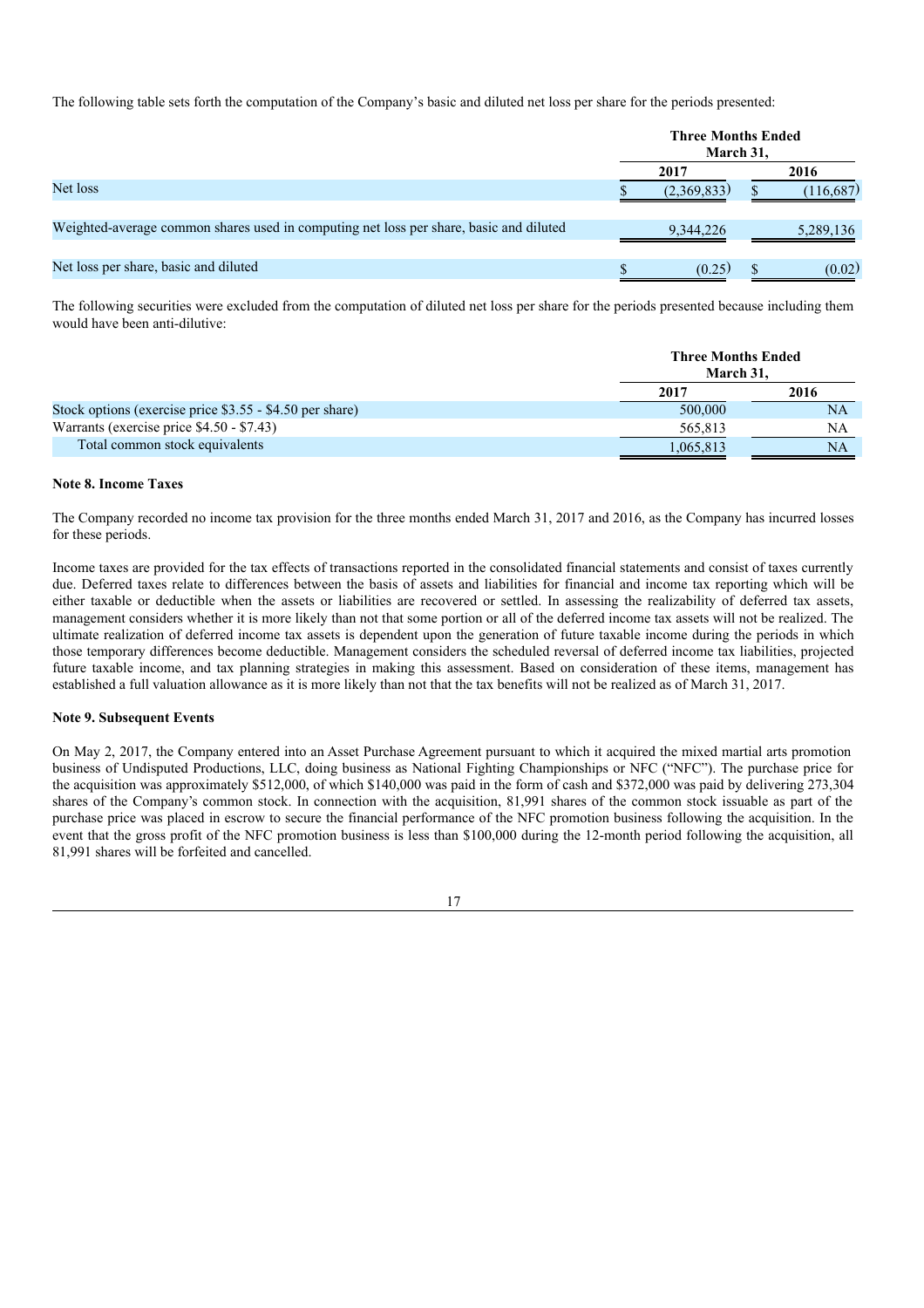# **Item 2. Management's Discussion and Analysis of Financial Condition and Results of Operations**

The following discussion should be read in conjunction with the consolidated historical and pro forma financial statements and related notes included in the Company's prospectus. In addition, this discussion contains forward-looking statements that involve risks, uncertainties and assumptions that could cause actual results to differ materially from management's expectations. Factors that could cause such differences are discussed in "Special Note Regarding Forward-Looking Statements" and "Risk Factors." We assume no obligation to update any of these forward-looking statements.

# **Corporate Information**

Our principal executive offices are located at 590 Madison Avenue, 21<sup>st</sup> Floor, New York, New York, 10022. Our telephone number is (212) 739-7825.

#### **Overview**

#### *Nature of Business*

The Company was formed on February 12, 2015 to acquire companies in the mixed martial arts ("MMA") industry, and to develop and promote fighters to the sport's highest level of professional competition, including The Ultimate Fighting Championship (UFC), Bellator MMA, World Series of Fighting and other prestigious MMA promotions worldwide. The Company plans ultimately to promote over 125 domestic events per year, showcasing more than 1,000 fighters, through regional promotions operating under the Alliance MMA umbrella. As of the date of this filing, the Company has acquired 11 businesses to form the operations of Alliance MMA. See Note 1 *– "Description of Business and Basis of Presentation*" and Note 4 – "*Acquisitions*" of the Notes to Consolidated Financial Statements for additional information concerning the businesses acquired by the Company.

| ۰.       |
|----------|
| ۰.<br>۰, |
|          |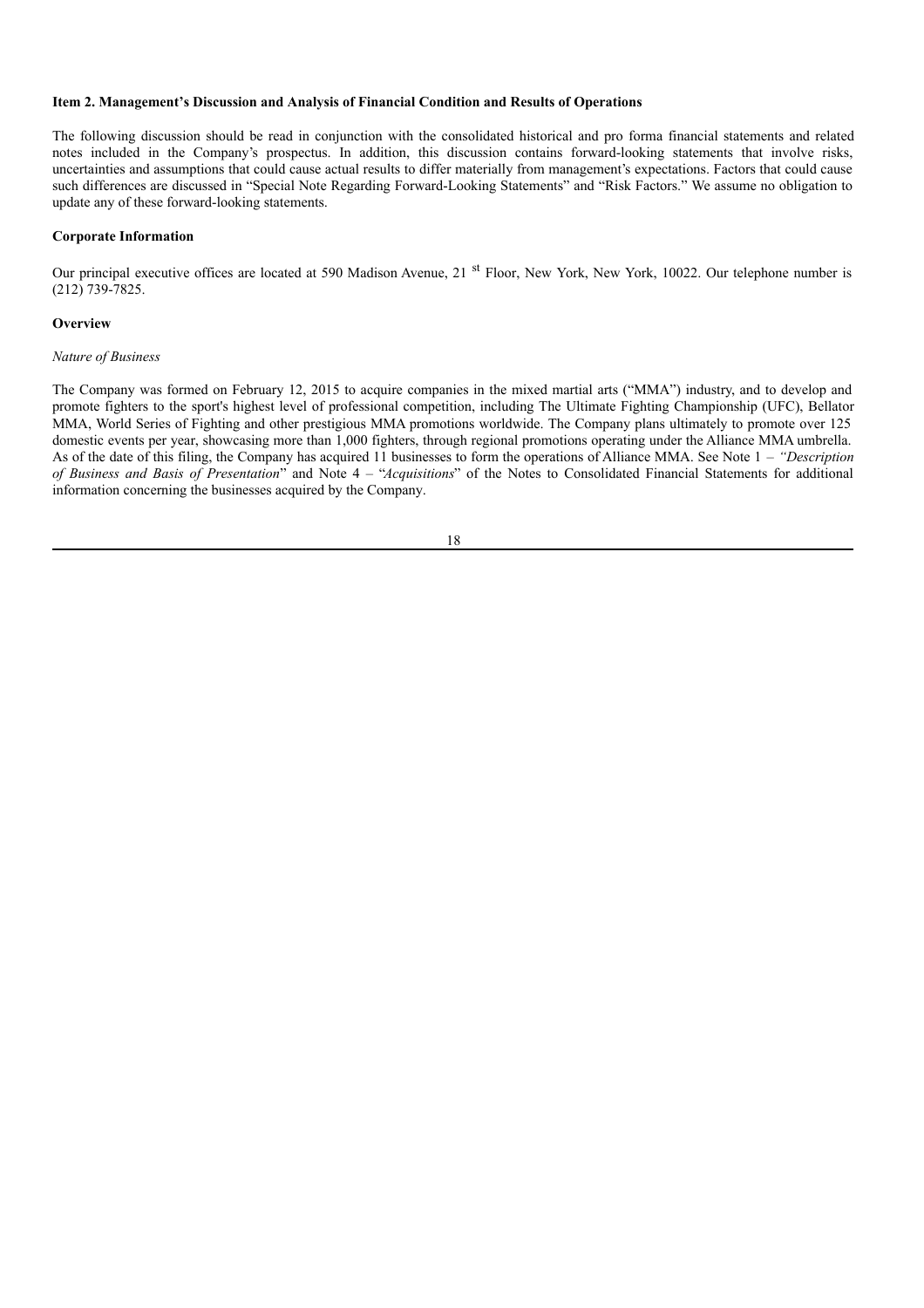# **Results of Operations – Alliance MMA**

#### *Revenues*

Our revenue is derived primarily from promotional activities including gate receipts, venue fees, food and beverage sales, merchandise sales, and local and regional sponsorships. Revenue from ticket sales is realized at the conclusion of the promotion. The majority of our ticket sales are made in cash which is collected prior to the event. Sponsorship and venue fees are earned with the completion of the event; customers typically pay such fees within 60 days following the event. We generate additional revenue from ticket services via CageTix, from fees earned through broadcast television advertising, internet streaming and pay-per-view offerings, as well as video production services via GFL, and from management overrides associated with fighter purses, third-party video pay-per-view sales, personal brand sponsorships and ancillary activities via SuckerPunch.

Revenue for the three months ended March 31, 2017 was \$755,000, compared to \$0 in the same period 2016 as the Company had not yet commenced operations. During the first quarter 2017 the Company held thirteen promotions resulting in \$506,000 of revenue. Net revenue from ticket services, electronic content distribution and video production totaled \$60,000, and revenue from fighter-related overrides was \$189,000. We expect revenues to increase as we continue to acquire MMA promotions and enhance the revenue opportunities for our existing promotions and related businesses.

#### *Expenses*

General and administrative expenses increased approximately \$2.5 million from the quarter ended March 31, 2016, reflecting the integration and operation of the promotions we acquired in 2016, and comprise primarily the following approximate expenditures:

- · \$892,000 of employee salary and benefits of which \$97,100 is related to prepaid consulting agreements;
- \$320,000 in stock-based compensation;<sup>1</sup>
- $$517,000$  of amortization of intangible assets;<sup>1</sup>
- · \$23,000 of depreciation of fixed assets;1
- business-related travel of \$159,000:
- business insurance of \$44,000:
- sales and marketing expenses of \$112,000;
- IT-related expenses of \$36,000;
- · \$50,000 related to stock maintenance and listing fees, payroll services, postage and other general and administrative expenses; and
- \$30,000 in rent and leasehold expenses.

Professional and consulting expenses increased by \$326,000 compared to the quarter ended March 31, 2016, primarily as a result of an increase in accounting and auditing related expenses of \$215,000, legal fees mainly related to the acquisitions and evaluation of potential acquisitions of \$100,000, and public relations expense of \$46,000.

We believe professional and consulting expenses will continue to be a significant cost as we continue to evaluate and acquire companies.

# **Liquidity and Capital Resources**

Our primary sources of cash used in the three months ended March 31, 2017 have been the issuance of stock in our initial public offering, and the operation of the combined Alliance MMA businesses.

As of March 31, 2017, our cash balance was \$2.9 million, which consists primarily of cash on deposit with banks. Our principal uses of cash include the acquisition of regional promotions, the payment of operating expenses, and the acquisition of capital assets. As of March 31, 2017, we had an accumulated deficit of \$7.2 million.

|                                             | 3 Months Ended March 31, |  |            |
|---------------------------------------------|--------------------------|--|------------|
|                                             | 2017                     |  | 2016       |
| Consolidated Statements of Cash Flows Data: |                          |  |            |
| Net cash used in operating activities       | $(1,256,623)$ \$         |  | (122, 117) |
| Net cash used in investing activities       | (524, 651)               |  |            |
| Net cash provided by financing activities   |                          |  | 122,117    |
| Net decrease in cash                        | (1.781.274)              |  |            |

<sup>&</sup>lt;sup>1</sup> These expenses, totaling \$957,000 represent non-cash charges.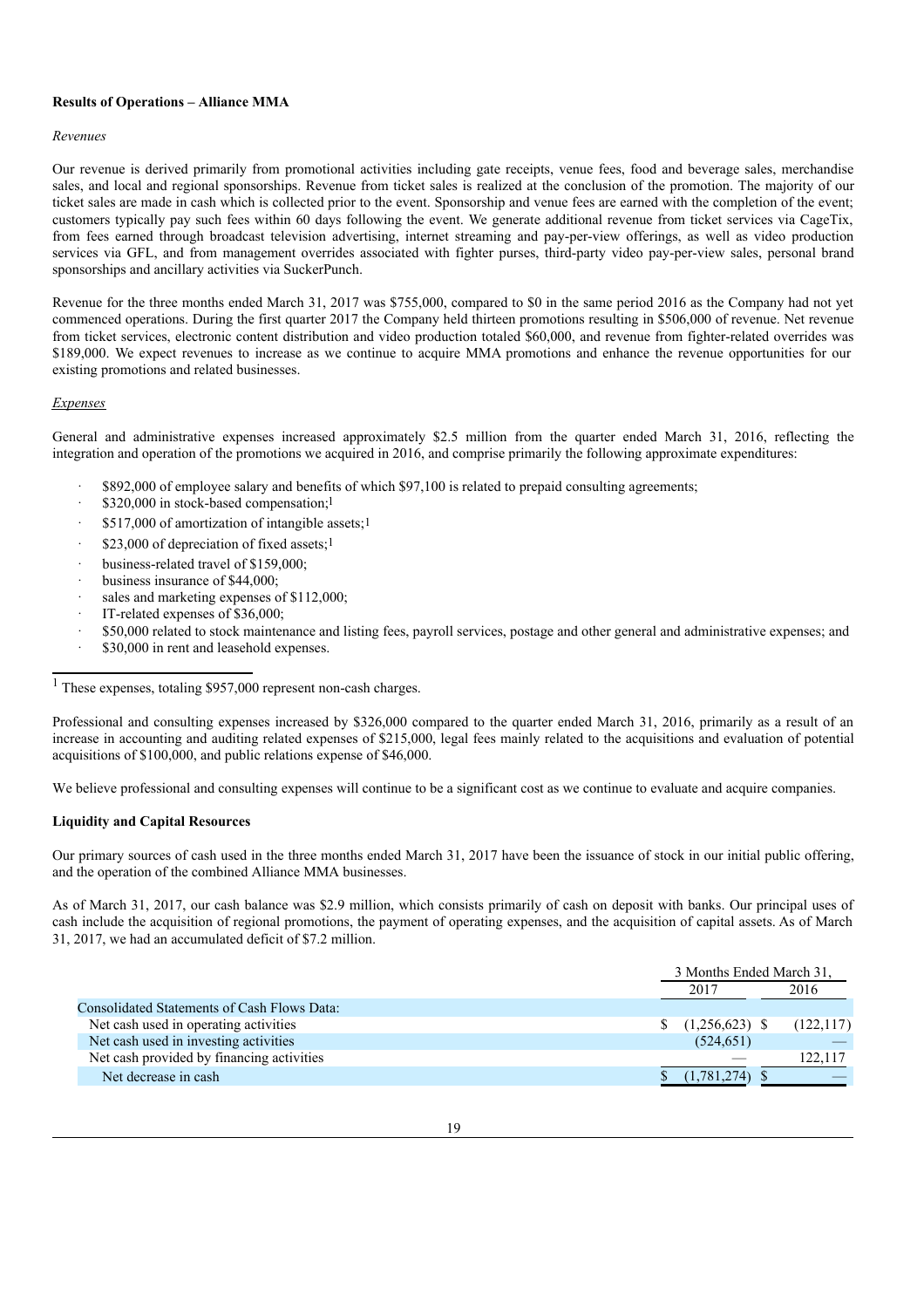We intend to finance our business operations using the proceeds of the IPO, cash on hand and cash provided by our operating activities. The Company incurred a net loss of \$2.4 million for the quarter ended March 31, 2017, and has an accumulated deficit of \$6.9 million since inception. Unless the Company is able to generate enough revenues to cover its operating costs, it will need to raise capital by selling shares of common stock or by borrowing funds through a working capital loan facility. Management cannot provide any assurances that the Company will generate sufficient revenue to continue as a going concern or, if it chooses to raise capital, that it will be successful in doing so on commercially reasonable terms or at all.

## **Operating Activities**

Cash used in operating our businesses was \$1.3 million for the three months ended March 31, 2017. For the quarter ended March 31, 2016, we used approximately \$122,000 of cash in preparing for our initial public offering and the acquisition of the Initial Business Units.

Except for increases in costs related to the evaluation and acquisition of additional businesses (which will be offset by the revenues provided by such acquisitions), we do not anticipate a material increase in quarterly cash expenditures during the balance of 2017 unless we begin to acquire businesses at a faster pace. We expect it to take approximately twelve months from the date of acquisition to integrate the operations and cost structure of a promotion or other business, and produce the intended improvement in profitability.

#### **Investing Activities**

Cash used in investing activities was \$525,000 for the three months ended March 31, 2017, related to the acquisitions of SuckerPunch and Fight Time, totaling \$441,500 in the aggregate, the acquisition of a video library from Sheffield for \$25,000, and fixed asset purchases totaling \$58,000.

There were no investing activities during the three months ended March 31, 2016.

#### **Financing Activities**

There were no financing activities for the three months ended March 31, 2017.

Cash provided by financing activities was \$122,000 for the three months ended March 31, 2016, primarily related to borrowings under a note payable to a related party.

#### **Contractual Cash Obligations**

Our operating lease obligation represents the future minimum lease payments under non-cancelable facility operating lease.

See Note 7— "*Commitments and Contingencies*" of the Notes to Consolidated Financial Statements for additional detail.

# **Off-Balance Sheet Arrangements**

As of March 31, 2017, we did not have any off-balance sheet arrangements as defined in Item 303(a)(4)(ii) of Regulation S-K.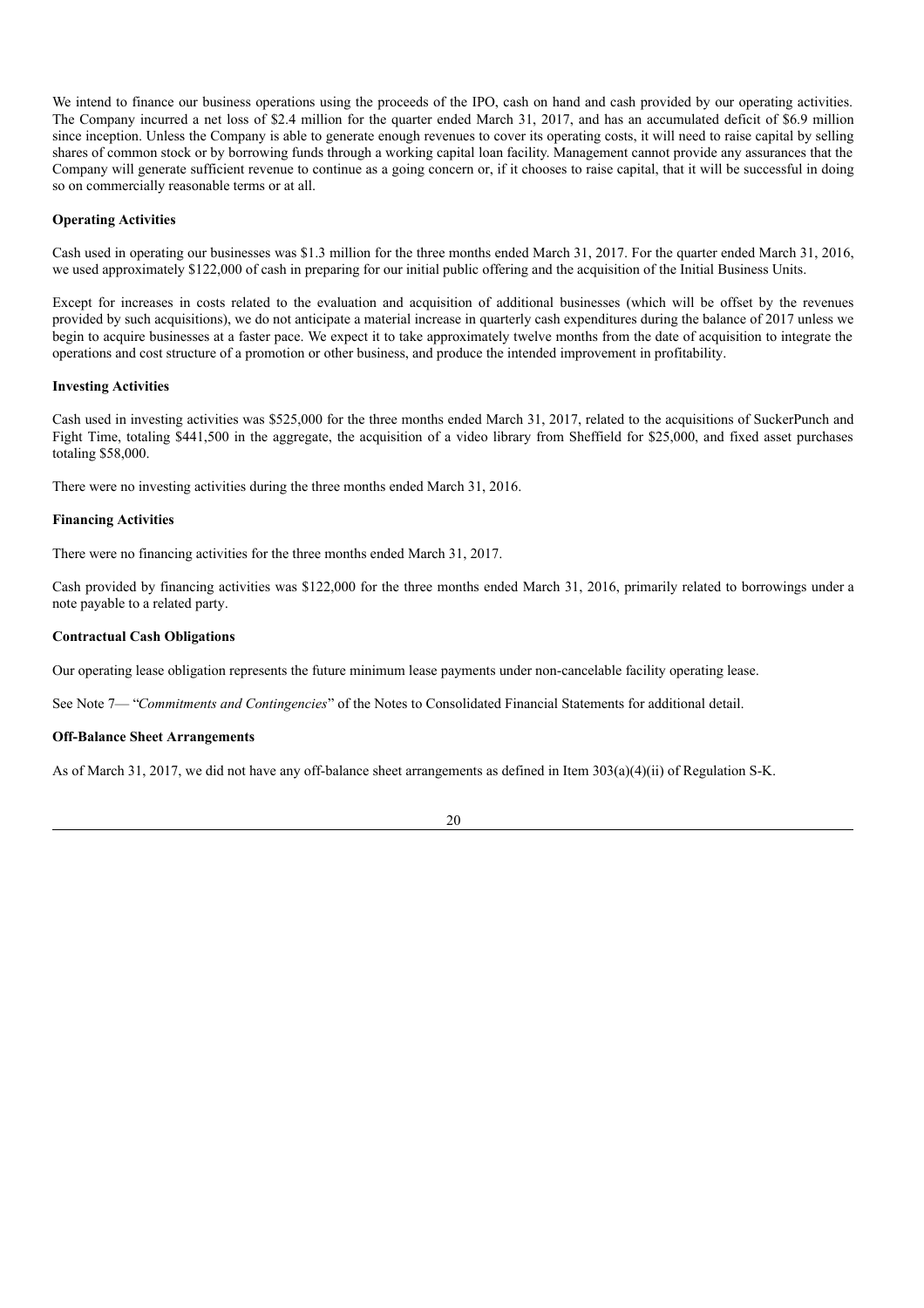# **Critical Accounting Policies and Estimates**

During the three months ended March 31, 2017 there were no significant changes in our critical accounting policies. See Note 2 – *"Summary of Significant Accounting Policies* " of the Notes to the Condensed Consolidated Financial Statements for additional detail. For a discussion of our critical accounting policies and estimates, see Part II, Item 7 – *Management's Discussion and Analysis of Financial Condition and Results of Operations* in the Form 10-K.

## **Recent Accounting Pronouncements**

See Note 2— *"Recent Accounting Pronouncements"* of the Notes to Condensed Consolidated Financial Statements for a full description of recent accounting pronouncements including the respective expected dates of adoption.

#### **Item 3. Quantitative and Qualitative Disclosures About Market Risk**

We are a smaller reporting company as defined by Rule 12b-2 of the Exchange Act and are not required to provide the information under this item.

# **Item 4. Controls and Procedures**

# **Evaluation of Disclosure Controls and Procedures**

Attached as exhibits to this Form 10-Q are certifications of the Company's Chief Executive Officer and Chief Financial Officer, which are required in accordance with Rule 13a-14 of the Securities Exchange Act of 1934, as amended (the "Exchange Act"). This "Controls and Procedures" section includes information concerning the controls and controls evaluation referred to in the certifications and should be read in conjunction with the certifications for a more complete understanding of the topics presented.

This Quarterly Report on Form 10-Q does not include a report of management's assessment regarding internal control over financial reporting or an attestation report of the company's registered public accounting firm due to a transition period established by rules of the Securities and Exchange Commission for newly public companies.

As we are an emerging growth company and a newly-public company with no material operating history prior to the completion of the first tranche of our initial public offering on September 30, 2016, we have only recently commenced implementing "disclosure controls and procedures" ("Disclosure Controls"), as such term is defined in Rules 13a-15(e) and 15d-15(e) under the Exchange Act, which are designed to ensure that information required to be disclosed by us in reports that we file or submit under the Exchange Act is recorded, processed, summarized, and reported within the time periods specified in Securities and Exchange Commission rules and forms, and that such information is accumulated and communicated to our management, including our Chief Executive Officer and our Chief Financial Officer, to allow timely decisions regarding required disclosure.

There are inherent limitations to the effectiveness of any system of disclosure controls and procedures. Accordingly, even effective disclosure controls and procedures can only provide reasonable assurance of achieving their control objectives. We conducted an evaluation of the effectiveness of our Disclosure Controls as of March 31, 2017, the end of the period covered by this Quarterly Report on Form 10-Q. The Disclosure Controls evaluation was done under the supervision and with the participation of management, including our Chief Executive Officer and Chief Financial Officer. Based upon this evaluation, our Chief Executive Officer and Chief Financial Officer concluded that, due to our limited financial and manpower resources, our Disclosure Controls were not effective as of March 31, 2017, such that the information required to be disclosed by us in reports filed under the Exchange Act is (i) recorded, processed, summarized and reported within the time periods specified in the SEC's rules and forms and (ii) accumulated and communicated to our management, including our Chief Executive Officer and our Chief Financial Officer, as appropriate to allow timely decisions regarding disclosure.

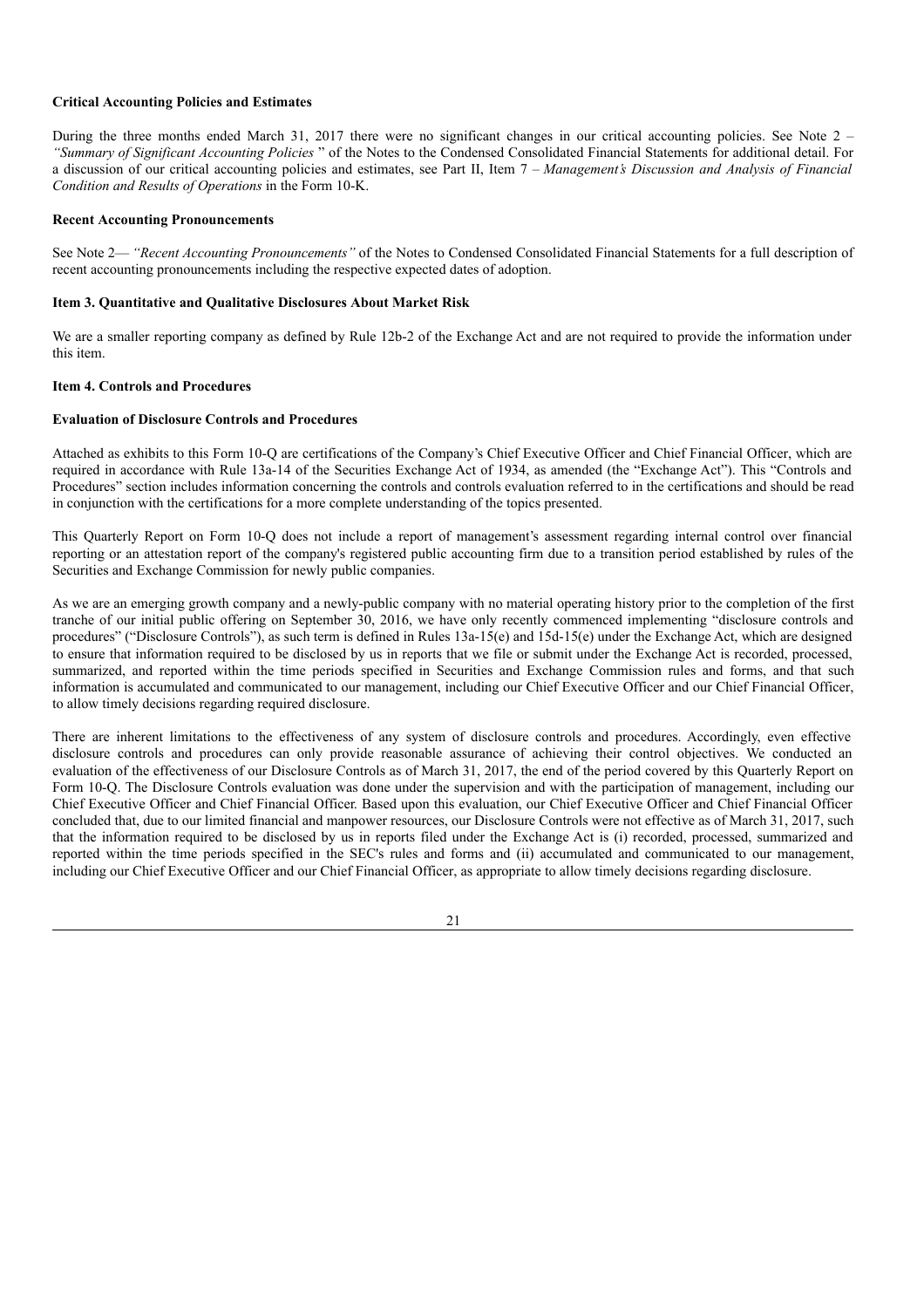Management is in the process of determining how best to implement an effective system to ensure that information required to be disclosed in this Quarterly Report on Form 10-Q and subsequent filings to be submitted under the Exchange Act will be recorded, processed, summarized and reported accurately. Our management intends to develop procedures to address these issues to the extent possible given the limitations in our financial and manpower resources. No assurance can be made the implementation of these controls and procedures will be completed in a timely manner or that such controls or procedures will be adequate once implemented.

### **Change in Internal Control over Financial Reporting**

Other than the items noted above, there has been no change in the Company's internal control over financial reporting, as defined in Exchange Act Rules 13a-15(f) and 15d-15(f), during the Company's most recent quarter that has materially affected, or is reasonably likely to materially affect, the Company's internal control over financial reporting.

# **PART II—OTHER INFORMATION**

#### **Item 1. Legal Proceedings**

In the normal course of business or otherwise, we may become involved in legal proceedings. We will accrue a liability for such matters when it is probable that a liability has been incurred and the amount can be reasonably estimated. When only a range of possible loss can be established, the most probable amount in the range is accrued. If no amount within this range is a better estimate than any other amount within the range, the minimum amount in the range is accrued. The accrual for a litigation loss contingency might include, for example, estimates of potential damages, outside legal fees and other directly related costs expected to be incurred.

In April and May 2017, two purported securities class action complaints— *Shapiro v. Alliance MMA, Inc.*, No. 1:17-cv-2583 (D.N.J.), and *Shulman v. Alliance MMA, Inc.*, No. 1:17-cv-3282 (S.D.N.Y.)—were filed against the Company and certain of its officers in the United States District Court for the District of New Jersey and the United States District Court for the Southern District of New York, respectively. The complaints allege that the defendants violated certain provisions of the federal securities laws, and purport to seek damages on behalf of a class of shareholders who purchased the Company's common stock pursuant or traceable to the Company's initial public offering. We believe that these complaints are without merit and intend to defend vigorously against them. Based on the very early stage of the litigation, it is not possible to estimate the amount or range of possible loss that might result from an adverse judgment or a settlement of these matters.

# **Item 1A. Risk Factors**

There have been no material changes to the Risk Factors disclosed in the Company's Form 10-K that was filed with the Securities and Exchange Commission on April 17, 2017.

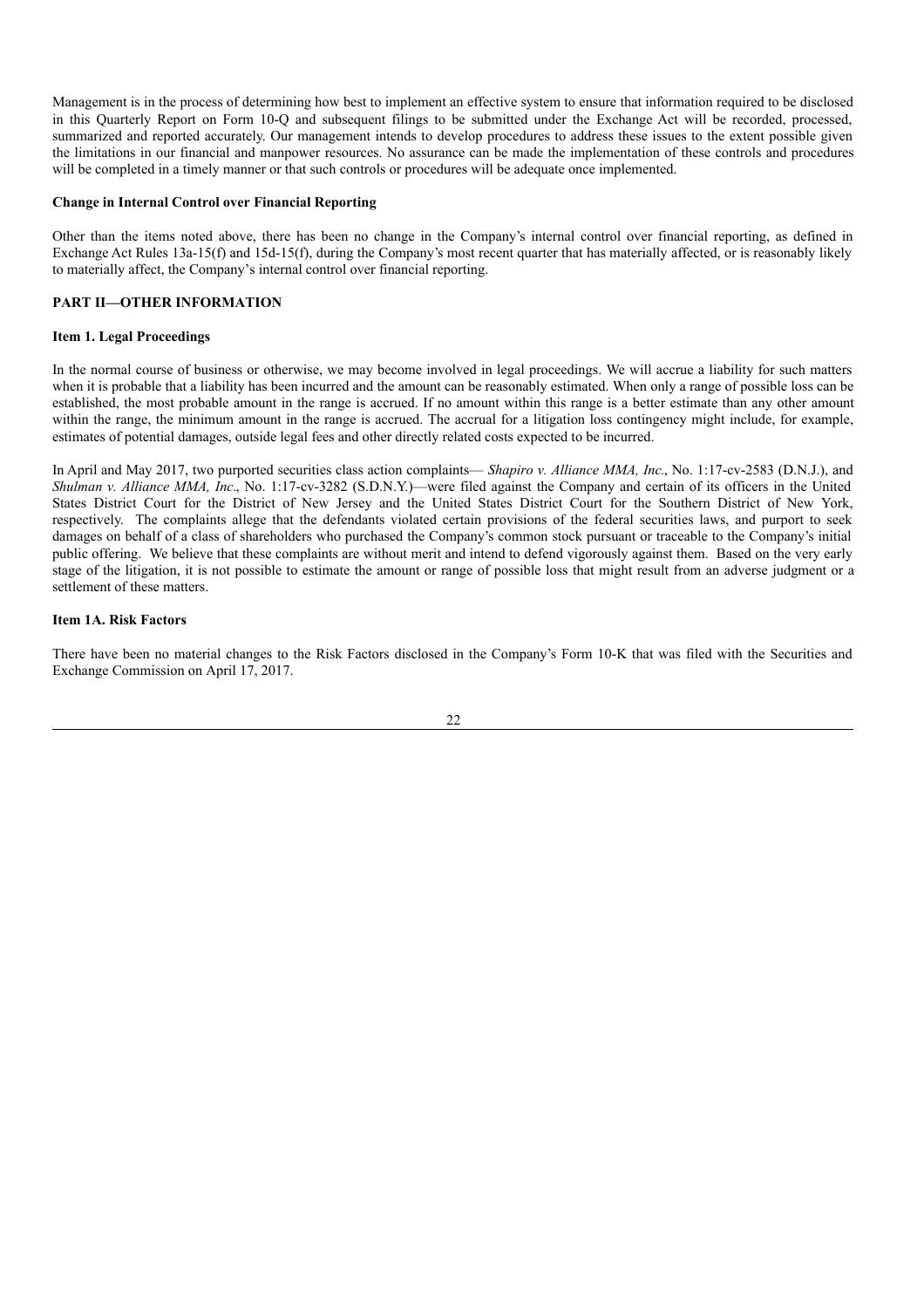# **Item 6. Exhibits.**

| <b>Exhibit</b><br>No. | <b>Description</b>                                                                                                                                            |
|-----------------------|---------------------------------------------------------------------------------------------------------------------------------------------------------------|
| $31.1*$               | Certification of the Principal Executive Officer pursuant to Rule 13a-14(a) or 15d-14(a) of the Securities Exchange Act of 1934.                              |
| $31.2*$               | Certification of the Principal Financial Officer pursuant to Rule 13a-14(a) or 15d-14(a) of the Securities Exchange Act of 1934.                              |
| $32.1(1)^*$           | Certification of the Principal Executive Officer pursuant to 18 U.S.C. Section 1350, as adopted pursuant to Section 906 of the<br>Sarbanes-Oxley Act of 2002. |
| $32.2(1)$ *           | Certification of the Principal Financial Officer pursuant to 18 U.S.C. Section 1350, as adopted pursuant to Section 906 of the<br>Sarbanes-Oxley Act of 2002. |
| 101.INS               | XBRL Instance Document*                                                                                                                                       |
| 101.SCH               | XBRL Taxonomy Extension Schema Document*                                                                                                                      |
| 101.CAL               | XBRL Taxonomy Calculation Linkbase Document*                                                                                                                  |
| 101.LAB               | XBRL Taxonomy Label Linkbase Document*                                                                                                                        |
| 101.PRE               | XBRL Taxonomy Presentation Linkbase Document*                                                                                                                 |
| 101.DEF               | XBRL Taxonomy Extension Definition Document*                                                                                                                  |
| Filed Herewith<br>*   |                                                                                                                                                               |

(1) The certifications on Exhibit 32 hereto are deemed not "filed" for purposes of Section 18 of the Exchange Act or otherwise subject to the liability of that Section. Such certifications will not be deemed incorporated by reference into any filing under the Securities Act or the Exchange Act.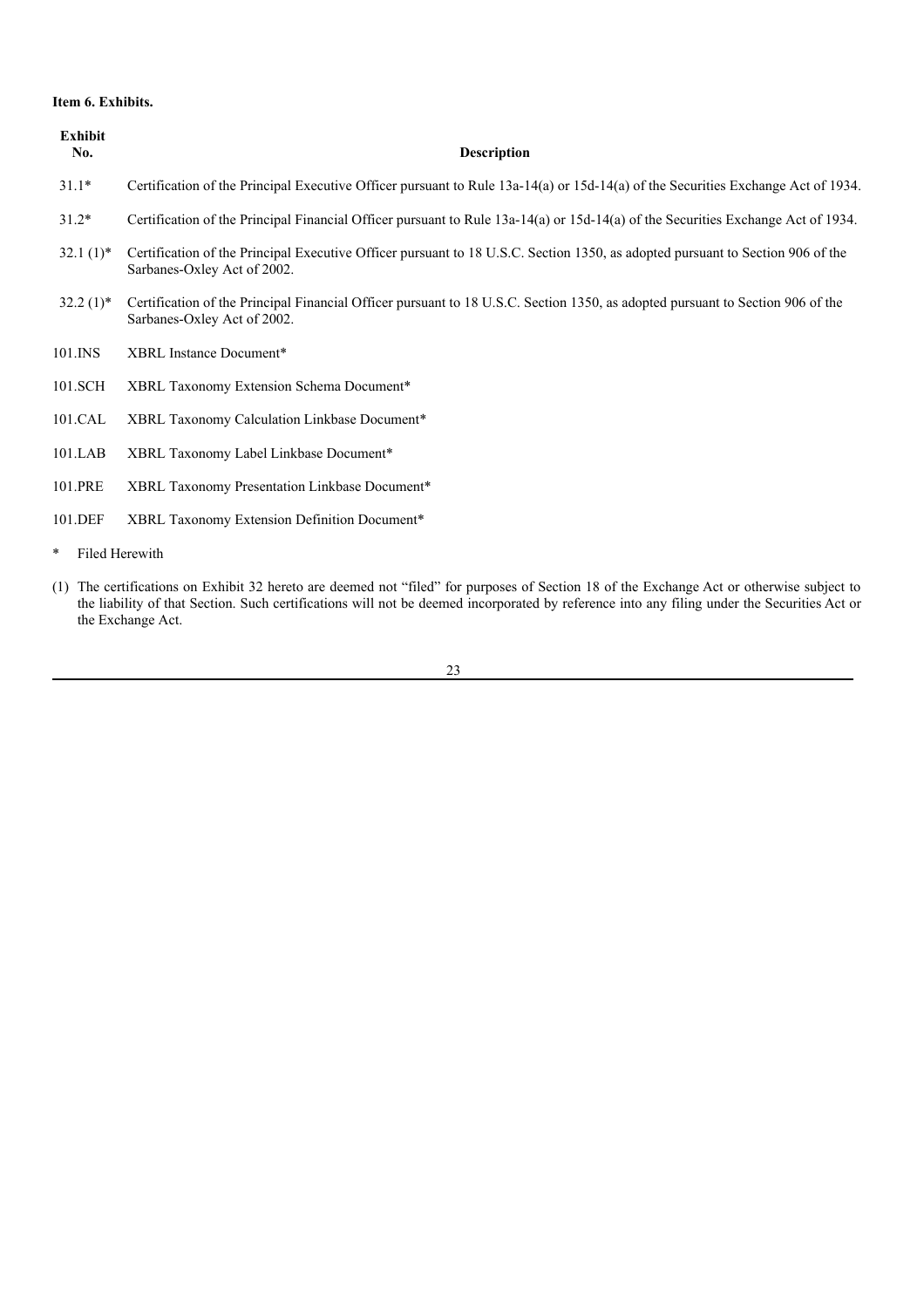# **SIGNATURES**

Pursuant to the requirements of the Securities Exchange Act of 1934, the registrant has duly caused this report to be signed on its behalf by the undersigned, thereunto duly authorized.

# **ALLIANCE MMA, INC**

Date: May 15, 2017 By: *B* 

| }y: | /s/ Paul Danner |  |
|-----|-----------------|--|
|-----|-----------------|--|

Name: Paul Danner<br>Title: Chief Execut Chief Executive Officer (Principal Executive Officer)

By: /s/ John Price

Name: John Price

Title: Chief Financial Officer (Principal Financial Officer) (Principal Accounting Officer)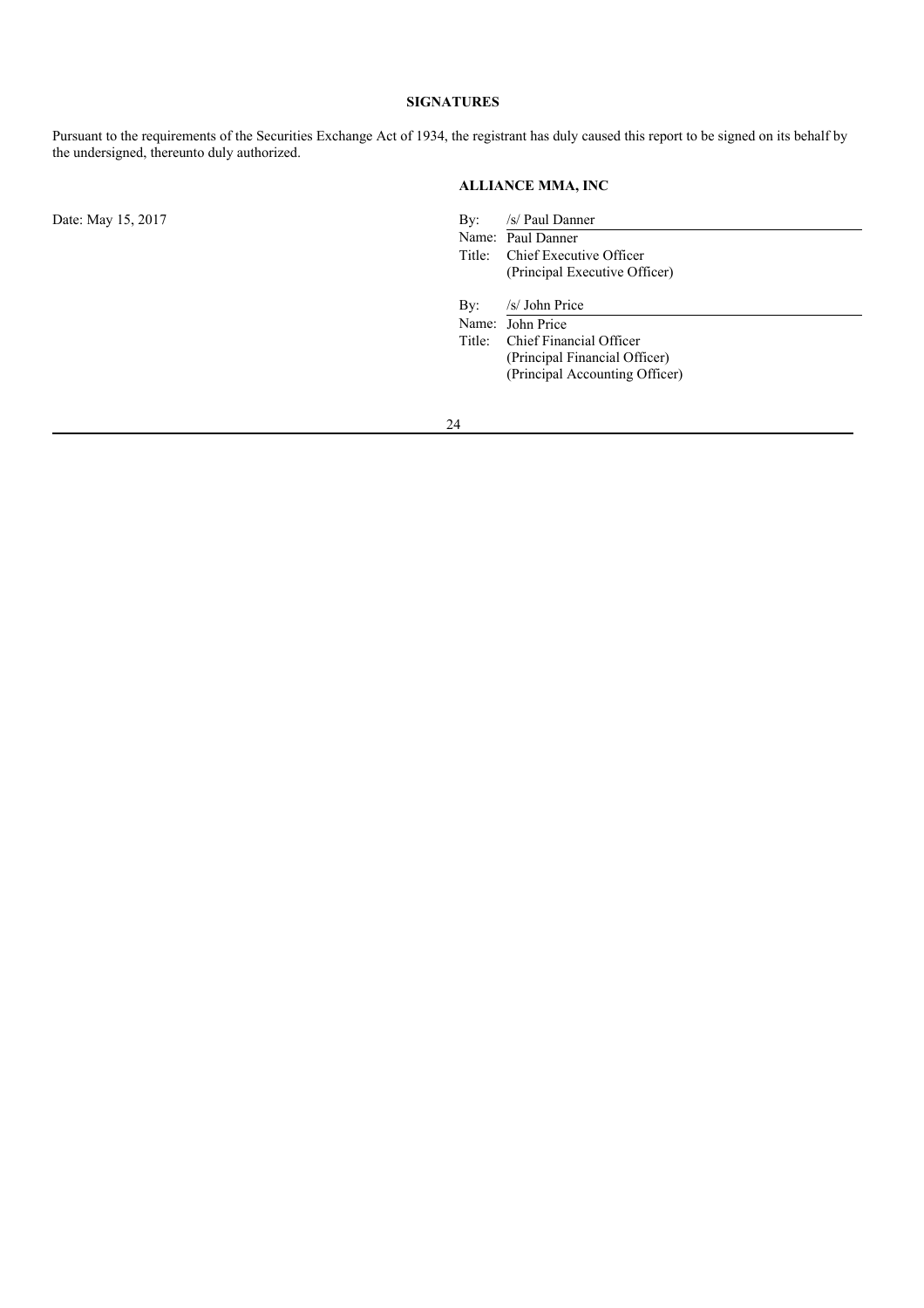## **CERTIFICATION**

I, Paul Danner, certify that:

- 1. I have reviewed this Quarterly Report on Form 10-Q of Alliance MMA, Inc.;
- 2. Based on my knowledge, this report does not contain any untrue statement of a material fact or omit to state a material fact necessary to make the statements made, in light of the circumstances under which such statements were made, not misleading with respect to the period covered by this report;
- 3. Based on my knowledge, the financial statements, and other financial information included in this report, fairly present in all material respects the financial condition, results of operations and cash flows of the registrant as of, and for, the periods present in this report;
- 4. The registrant's other certifying officer and I are responsible for establishing and maintaining disclosure controls and procedures (as defined in Exchange Act Rules 13a-15(e) and 15d-15(e)):
	- a) Designed such disclosure controls and procedures, or caused such disclosure controls and procedures to be designed under our supervision, to ensure that material information relating to the registrant, including its consolidated subsidiaries, is made known to us by others within those entities, particularly during the period in which this report is being prepared;
	- b) Evaluated the effectiveness of the registrant's disclosure controls and procedures and presented in this report our conclusions about the effectiveness of the disclosure controls and procedures, as of the end of the period covered by this report based on such evaluation; and
	- c) Disclosed in this report any change in the registrant's internal control over financing reporting that occurred during the registrant's most recent fiscal quarter (the registrant's fourth fiscal quarter in the case of an annual report) that has materially affected, or is reasonably likely to materially affect, the registrant's internal control over financial reporting; and
- 5. The registrant's other certifying officer and I have disclosed, based on our most recent evaluation of internal control over financial reporting, to the registrant's auditors and the audit committee of the registrant's board of directors (or persons performing the equivalent functions):
	- a) All significant deficiencies and material weaknesses in the design or operation of internal control over financial reporting which are reasonably likely to adversely affect the registrant's ability to record, process, summarize and report financial information; and
	- b) Any fraud, whether or not material, that involves management or other employees who have a significant role in the registrant's internal control over financial reporting.

Date: May 15, 2017 By: /s/Paul Danner

Paul Danner Chief Executive Officer (Principal Executive Officer)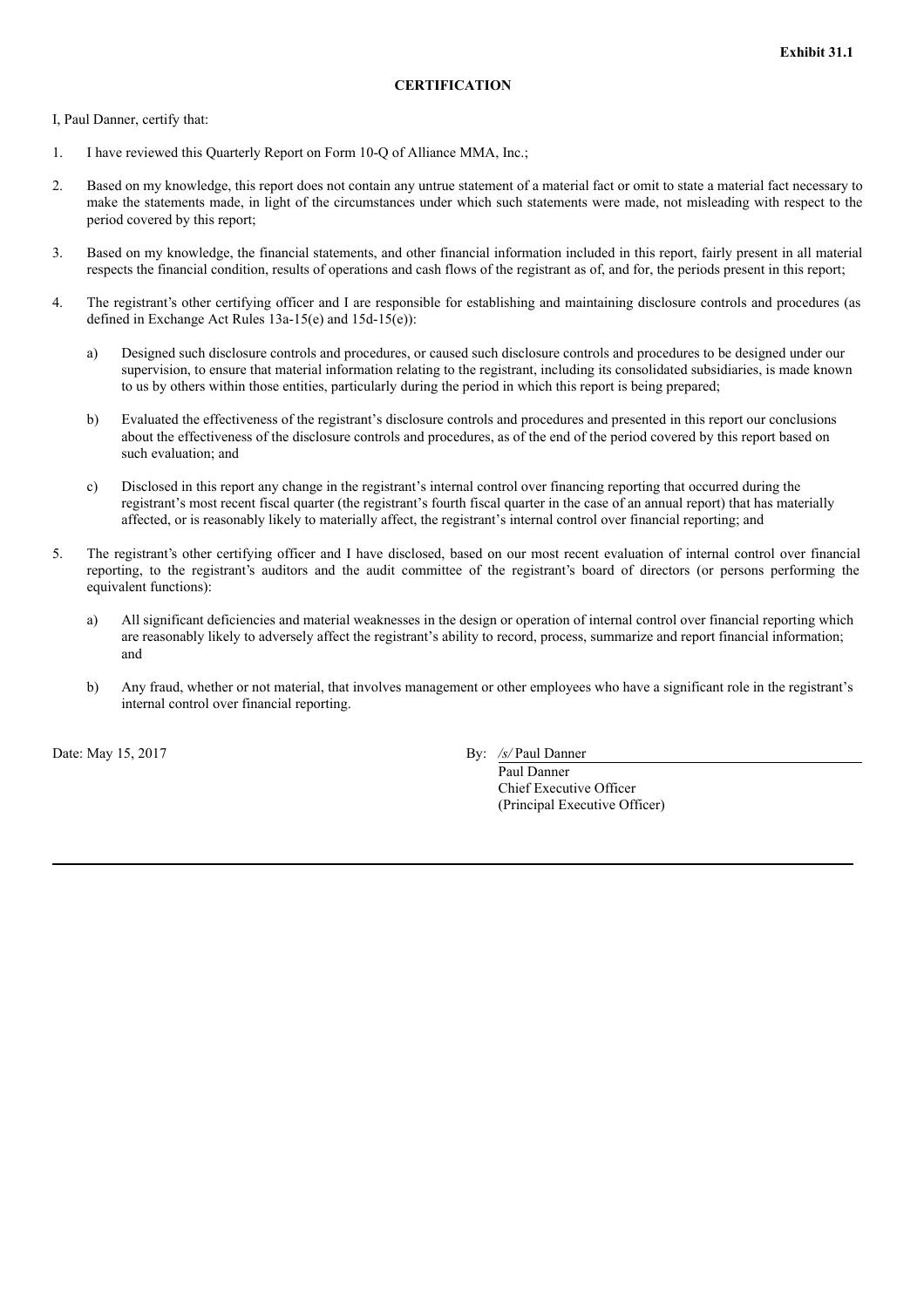## **CERTIFICATION**

I, John Price, certify that:

- 1. I have reviewed this Quarterly Report on Form 10-Q of Alliance MMA, Inc.;
- 2. Based on my knowledge, this report does not contain any untrue statement of a material fact or omit to state a material fact necessary to make the statements made, in light of the circumstances under which such statements were made, not misleading with respect to the period covered by this report;
- 3. Based on my knowledge, the financial statements, and other financial information included in this report, fairly present in all material respects the financial condition, results of operations and cash flows of the registrant as of, and for, the periods present in this report;
- 4. The registrant's other certifying officer and I are responsible for establishing and maintaining disclosure controls and procedures (as defined in Exchange Act Rules 13a-15(e) and 15d-15(e)):
	- a) Designed such disclosure controls and procedures, or caused such disclosure controls and procedures to be designed under our supervision, to ensure that material information relating to the registrant, including its consolidated subsidiaries, is made known to us by others within those entities, particularly during the period in which this report is being prepared;
	- b) Evaluated the effectiveness of the registrant's disclosure controls and procedures and presented in this report our conclusions about the effectiveness of the disclosure controls and procedures, as of the end of the period covered by this report based on such evaluation; and
	- c) Disclosed in this report any change in the registrant's internal control over financing reporting that occurred during the registrant's most recent fiscal quarter (the registrant's fourth fiscal quarter in the case of an annual report) that has materially affected, or is reasonably likely to materially affect, the registrant's internal control over financial reporting; and
- 5. The registrant's other certifying officer and I have disclosed, based on our most recent evaluation of internal control over financial reporting, to the registrant's auditors and the audit committee of the registrant's board of directors (or persons performing the equivalent functions):
	- a) All significant deficiencies and material weaknesses in the design or operation of internal control over financial reporting which are reasonably likely to adversely affect the registrant's ability to record, process, summarize and report financial information; and
	- b) Any fraud, whether or not material, that involves management or other employees who have a significant role in the registrant's internal control over financial reporting.

Date: May 15, 2017 By: /s/John Price

John Price Principal Financial Officer (Principal Accounting Officer)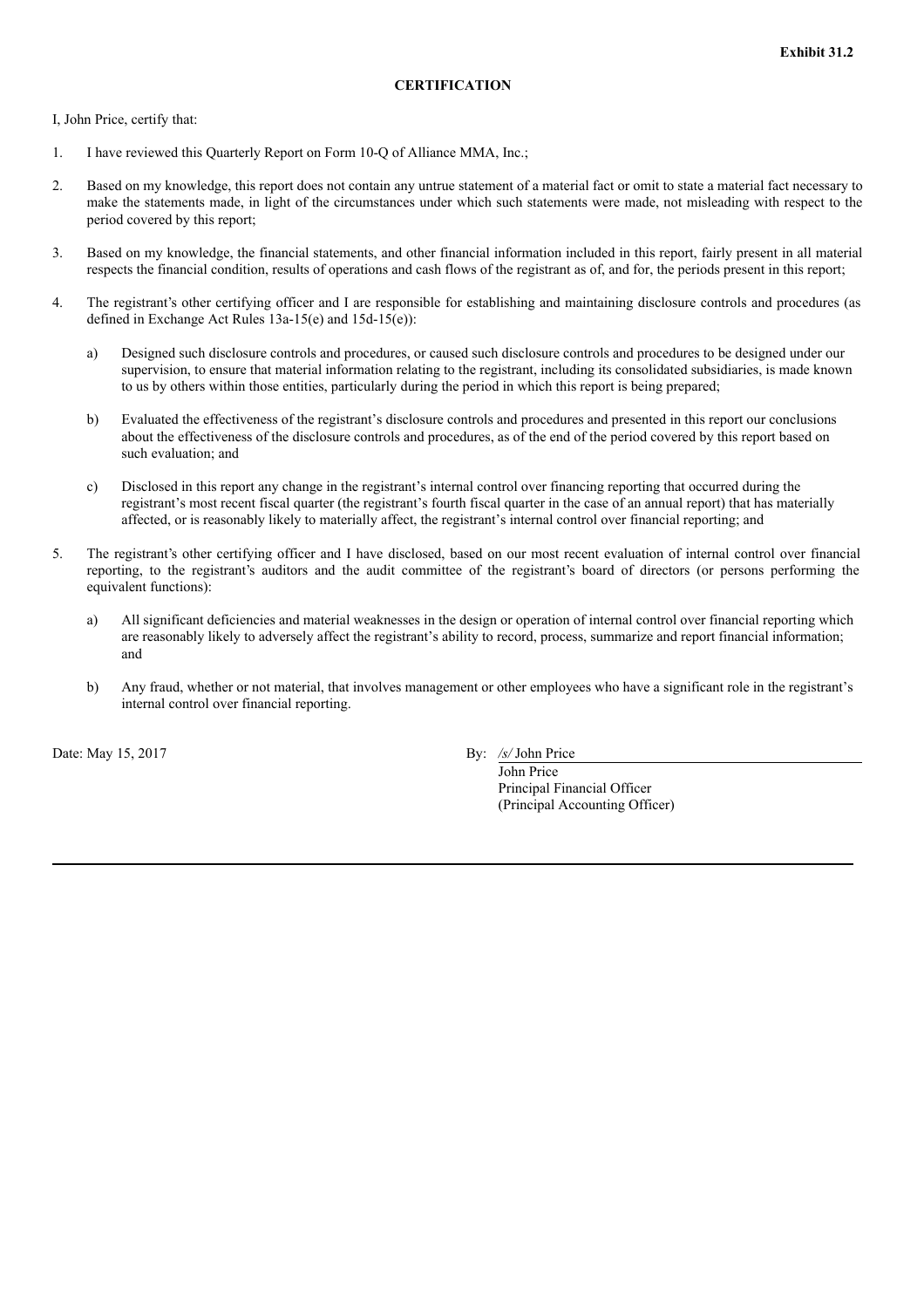#### **Section 1350 CERTIFICATION**

In connection with this Quarterly Report of Alliance MMA, Inc. (the "Company"), on Form 10-Q for the quarter ended March 31, 2017, as filed with the U.S. Securities and Exchange Commission on the date hereof (the "Report"), I, Paul Danner, Principal Executive Officer of the Company, certify pursuant to 18 U.S.C. Section. 1350, as adopted pursuant to Section. 906 of the Sarbanes-Oxley Act of 2002, that:

- (1) The Report fully complies with the requirements of Section 13(a) or 15(d) of the Securities Exchange Act of 1934, as amended; and
- (2) The information contained in the Report, fairly presents, in all material respects, the financial condition and results of operations of the Company.

Date: May 15, 2017 By: /s/Paul Danner

Paul Danner Chief Executive Officer (Principal Executive Officer)